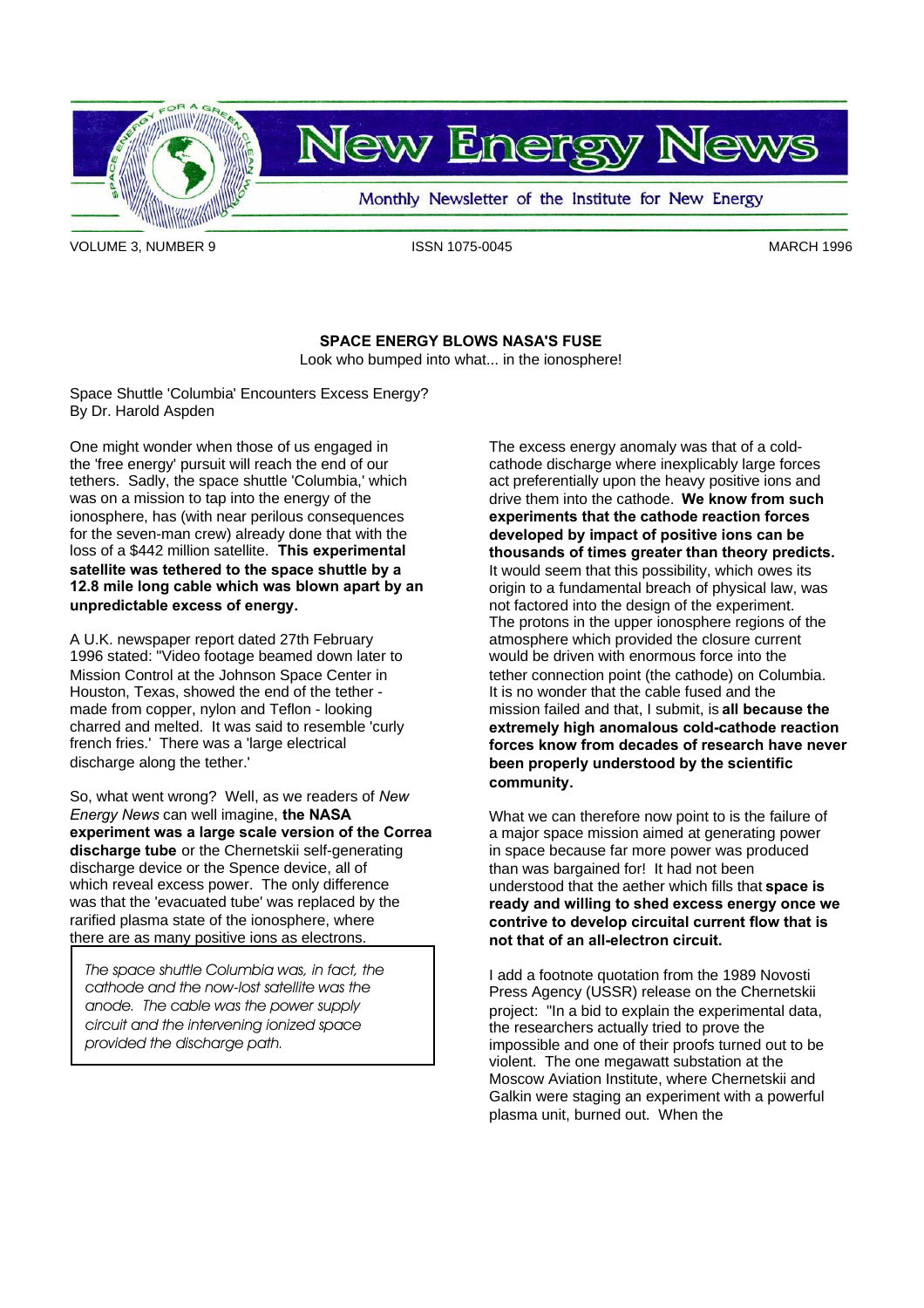discharge currents reached criticality, superstrong current was **born** in the generator and went back into the network, playing havoc with the safety devices calculated for short circuit events."

The United States of America should not be sending men into space on missions aimed at power generation by tapping into plasma fields until enough research on the anomalous coldcathode plasma discharge problem has been done in the Earth-based laboratory environment to understand fully this mystery energy source. At this time, Dr. Paulo Correa in Canada has the means for demonstrating the generation of excess energy using cold-cathode discharge tubes of special construction in which the cathode is able to take off the power electrically in a controlled manner. The time has come for the Establishment scientists to wake up to the possibility that we can draw upon energy in the space medium but we should be looking at those protons and not just at those electrons!

[Editor's Note: See Correa's U.S. Patents numbers 5,416,391 and 5,449,989. Latest information from NASA sources relates that all electronics (included shielded electronic housing designed for up to 10,000 volts) was fried. It is strongly suggested that the satellite be recovered and examined in detail.]

# **Fusion Briefings**

#### **WSJ REEXAMINES COLD FUSION DUE TO PPC** Courtesy of Harry Dart

Jerry E. Bishop, (staff writer), "A Bottle Rekindles Scientific Debate About the Possibility of Cold Fusion," *The Wall Street Journal*, Monday, Jan. 29, 1996.

#### SUMMARY

Jerry Bishop reports that the electrolytic bottle filled with tap water and microscopic palladiumcoated beads produces several hundred times as much power output in the form of heat as was input to start the reaction. The bottle is called the Patterson Power CellTM, named after its inventor James A. Patterson.

Bishop writes that the Patterson Power Cell (PPC) is catching the interest of some engineers, chemists, and

a few major companies such as Motorola. He also compares the bottle to the Utah cold fusion device produced by Martin Fleischmann and Stanely Pons at the University of Utah in 1989, "As with the Utah apparatus,... the bottle produces an excess of power as it electrolyzes, or breaks down, water molecules into hydrogen and oxygen atoms.

But, unlike the controversial and unpredictable Utah experiments, the Patterson Cell can be turned on and off seemingly at will."

Because the PPC consistently works, scientists will have the opportunity to manipulate the device to see if a nuclear reaction is involved in its processes. The electrodes in the Utah device were rods of palladium surrounded by coils of platinum wire. These rods were hung in "heavy" water in which the hydrogen is an ionic form called deuterium. The Patterson cell, however, is filled with microscopic plastic beads coated with a thin layer of palladium between two layers of nickel. It is also filled with ordinary water made of "light" [normal] hydrogen atoms.

In both devices, electrolysis releases hydrogen atoms which are soaked up by the palladium and/or nickel. Inside the metal an energyreleasing event is claimed to take place. Coldfusionists would claim that the nuclear reaction taking place is the fusion of hydrogen atoms, a nuclear reaction that usually occurs at 50 million degrees.

The apparatus stands about four inches high and one inch in diameter and holds about three tablespoons of the tiny beads. Demonstrations of the device by Mr. Reding in Anaheim, CA lasted from 30 minutes to two hours. And those who observed the demonstrations say that, after subtracting the electricity needed to run pumps and fans, about 0.1 to 1.5 watts of power went into the cell itself, while the heat output was 450 to 1,300 watts.

Summary by Dee Winter

*What lies behind us and what lies before us are tiny matters compared to what lies within us.*

*--Ralph Waldo Emerson*

*NEW ENERGY NEWS* ©1996 by Fusion Information Center, Inc. **COPYING NOT ALLOWED without written permission. ALL RIGHTS RESERVED.**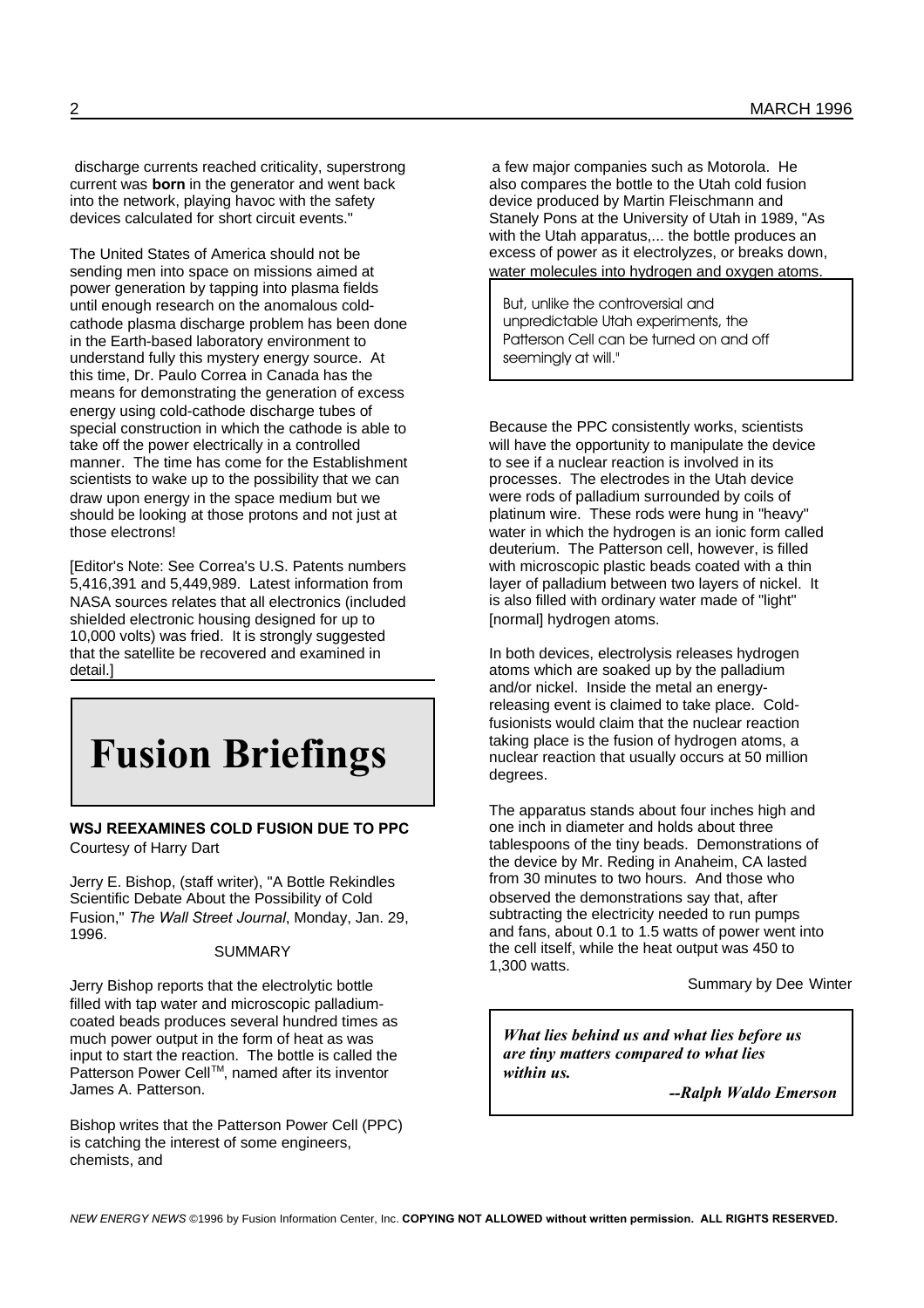# *Space Energy*

#### **SPACE ENERGY RESEARCH BY ZAHA**

David Lindsay ("The Patent Files," *NYPress*), "A Spiritual Retreat from an Epic Life," *NYPress* newspaper, 13-19 Dec. 1995, p 10.

#### SUMMARY

Abe Zaha is a world class inventor, having to his credit inventions from a special firefighting airplane (now in the Smithsonian) and an early wire recorder, to industrial processes, such as one for coating CRT screens with almost molecular size phosphorus particles of a consistent size, and another process for "selective soldering" used on circuit boards. Zaha was recognized by a place in the Hall of Fame of Science and Engineering. Such previous prestige makes his current entry into the free energy field very interesting. At the moment, he is concentrating his creative energies on a "power project," and on the creation of the Zaha Institute, a nonprofit organization funding educational endowments.

Zaha's "project" is under wraps, at least for the time being, but claims that an excess of 100% [power] efficiency is real. He says, "We take the laws of nature and use them continuously, and make them portable." Possible fringe benefits include more efficient extraction of hydrogen from water, water purification, and the production of compressed air.

[Just before press time, we heard that Zaha had died. Ed.]

#### **MICRO-INDUCTIVE ARRAY AS A NOVEL ENERGY CONVERSION SYSTEM Part 2**

Nicholas A. Reiter and Dr. Samuel P. Faile 10 January 1996

*Continued from New Energy News, February 1996, pp 13-16.*

III. SYSTEM CHARACTERISTICS & PARAMETERS (cont.)

E. Electrical and Physical Considerations.

At a very early point in our investigations, a strong relationship [of measurements] to earth ground, or to a load reference point was noted. For the most part, a good ground connection to the load side of the diode pair is essential for producing Voc's over 1 volt. Most of the experimental work done at the Gibsonburg garage site has used a ground wire connected to a 1 meter copper rod driven into the earth. Electrical house grounds and water pipe grounds have also been used satisfactorily. On one occasion, grounding to a water pipe connected to a deep well gave extremely good results; 7.278 V & 1.73  $\mu$ A from a 2X CAD40 (Coax) unit on 21 Oct. 95.

In an ungrounded condition, array output depends very strongly on placement and position of the load or meter relative to the array. A ground, or even an artificial ground plane made from metal foil strengthens and stabilizes the array output. In this respect, our arrays act like classical antennae.

Early observations indicated that some smaller arrays, such as the single conductor 2X CAD 40, produced a greater DC output when placed inside of an iron pipe or when wrapped in aluminum foil. (See the photo in Fig. 4.) Grounding the foil or pipe would often boost the output further, however on these occasions it was also observed that output varied with the position of an array, as partially inserted into the shielded region.



Fig. 4 2X CAD. 40 in iron pipe

Recently, this effect has been extrapolated, with promising results. On 26 Nov. 95, a medium sized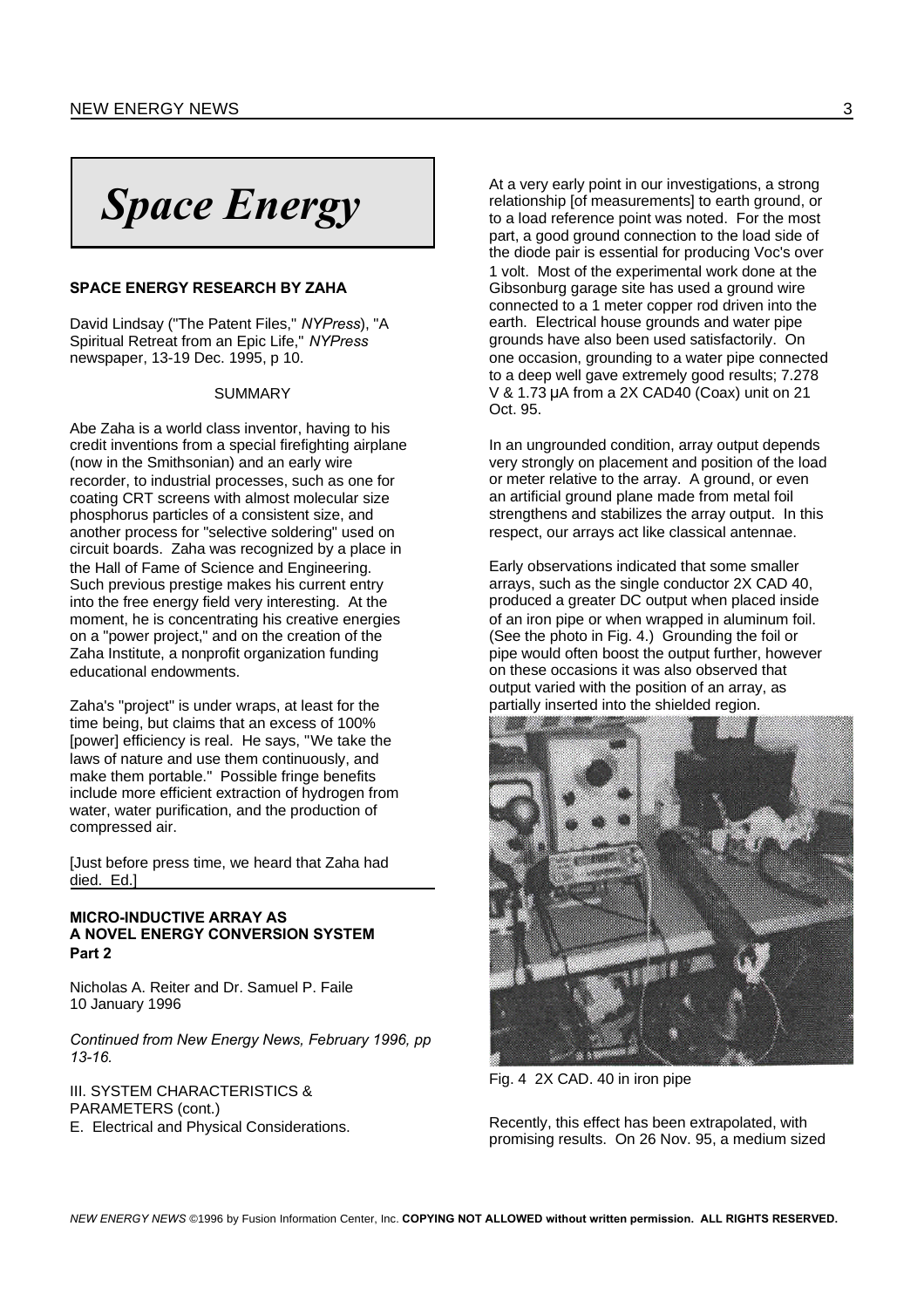array, the 85 ft. CAD VIRTUAL 20, was placed at the 3 meter height across garage rafters. A long sheet of Al foil was placed alternately over, and then under the array. We saw:

No foil - 1.937 V Foil laid over array - 2.145 V Foil placed under array - 1.877 V  $(1N4001$  diodes 1.33  $\mu$ F cap.)

This effect has also been noted with the 224 ft. CAD VIRTUAL 20. A large sheet of aluminized mylar was rolled out over the array; DC output rose about 20%.

We see, then, that placing a metal shield between an array and it's ground plane seems to attenuate the conversion effect. Placing said shield OVER an array yields an enhanced output.

Recently, at Dr. Faile's work area at the Sharonville, Ohio location, enhanced output has been noted from an array positioned near a large "pile" of other unpowered micro-inductive arrays in storage.

As previously mentioned, a strong relationship between array altitude and output exists. When connected to an earth grounded load, output is seen to increase with altitude above ground. When connected to a floating load, altitude of the array relative to the load seems to be the strong factor. We have also seen that when an array is placed in a vertical plane (perpendicular to earth ground) the output is determined by the altitude of the lowest point of the un-rectified array. Thus, a 2-meter long array hung vertically with it's highest point at an altitude of 4 meters will provide no more output than the same array suspended horizontally at a 2 meter height.

On 24 Nov. 95, an altitude experiment was conducted outdoors, using a wooden step ladder to achieve different altitudes for a test array; the 12x12x12 CAD BOX, 1N4001 diodes and a 0.33 F cap were used, with a Fluke 79 meter. Meter input was earth grounded to a steel rod driven into the ground beside the ladder. Voc outputs were measured at the following heights:

1 meter - 0.017 V 2 meters - 0.115 V 3 meters - 1.035 V

Another experiment conducted on 2 Dec. 95, with the 85 ft. CAD VIRTUAL 20 in a horizontal plane, seemed to indicate that the greatest output occurred with the

long axis of the array pointing magnetic N-S. Further exploration of this factor needs to be performed.

We have observed a tendency for weather conditions and an unknown diurnal cycle to affect output. While not fully quantified, it appears that array outputs tend to be GREATER during WET weather, rain, snow, or fog. Outputs also seem to repeat over a 24 hour cycle. The peak for this cycle typically occurs around 0500 to 0600 local time, with lowest output values occurring around 1600 to 1800. Could this diurnal effect relate in some way to ionospheric conditions and phenomena? Further experimentation at other geographical locations must be performed to confirm this effect. [Readers are invited to make measurements and report them to this newsletter.] Both weather and diurnal variations in output typically do not exceed about 20%.

One other observed effect provides a clue to the operation of the array system. We speculated early on that our array output might be the result of PN junction noise being amplified and re-enforced by the electrical parameters of the array conductor. It was reasoned that if this was the case, warming the output diodes to about 80°C might increase the rectified Voc, by virtue of increasing thermal noise at the device junctions. We observed the opposite. As the diodes were heated, the output Voc dropped drastically. In the region between 40°C and -20°C, array output seems to be fairly independent of ambient temperature.

#### **IV. FOUND AND PROPOSED APPLICATIONS**

The levels of electrical power produced by micro-inductive arrays to date are admittedly minuscule. We are dealing with trickle currents, despite interestingly high open circuit voltage potentials. At present, our better arrays have demonstrated enough power to charge small value capacitors over time periods of seconds for the purpose of flashing LED lamps. We have constructed several small LED flash demo units which are operated by manual pushbuttons. We are also currently trying to design FET based relaxation oscillators which would provide compressed higher current bursts from the continuous µA trickle of the arrays. [Readers, any suggestions for such circuits? Ed.]

One recent observation has given us evidence that better conversion circuitry is indeed a viable pursuit. lt was discovered that even the 10 meg-ohm input Kiethley 175 is acting as a considerable load on the array. By placing a normally open switch at the meter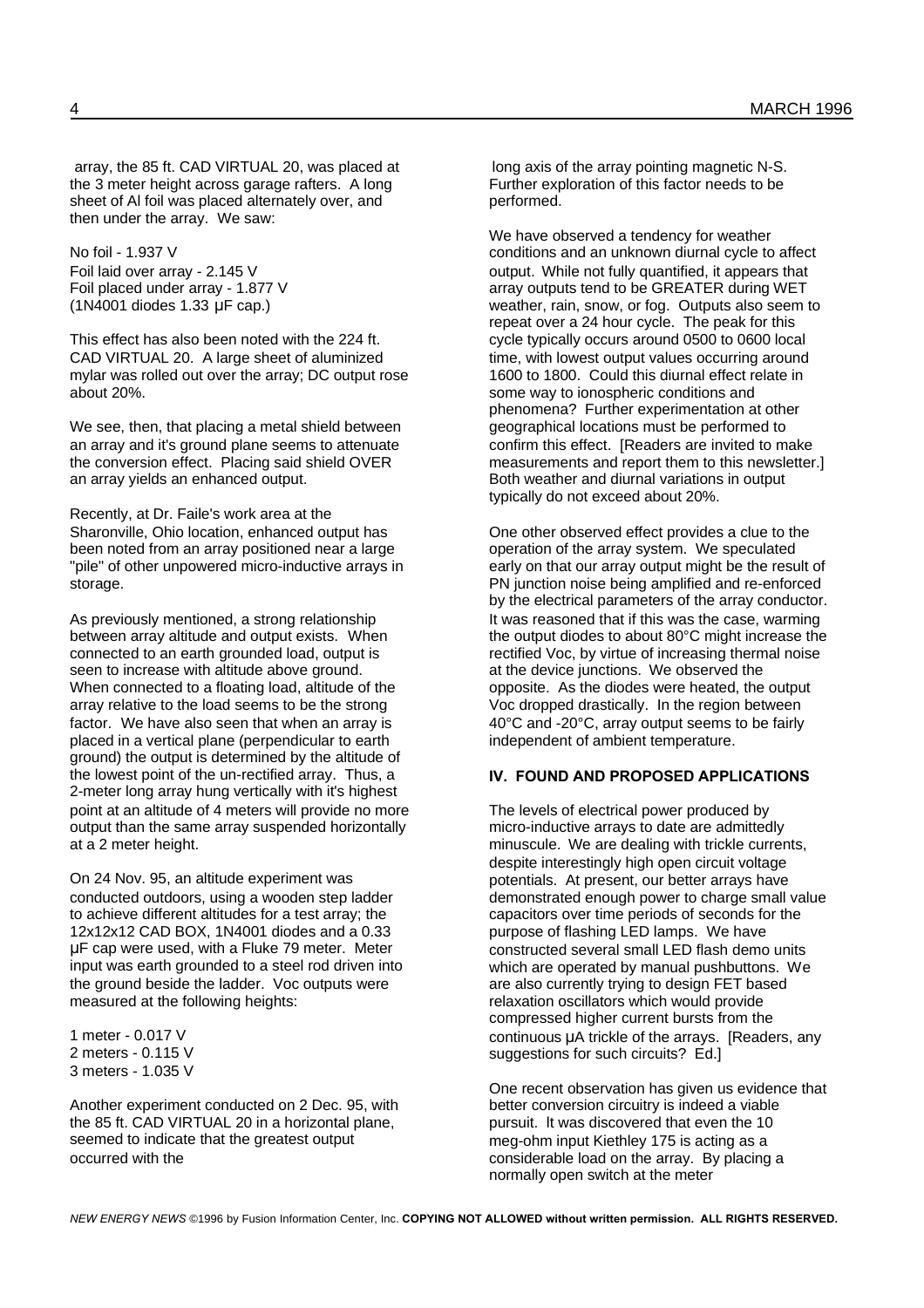input, we were able to observe PEAK voltage potentials applied to the filter capacitor. 30 seconds of open circuit condition on the 224 ft. CAD VIRTUAL 20 allowed the capacitor charge to rise to over 26 V dc!

Even without considerable improvement, practical applications might also include trickle battery charging or long term charging of high value capacitors for low duty cycle applications. Since some photovoltaic solar cells are heterojunction PN devices, micro-inductive arrays placed in series between cells might conceivably produce a slight but helpful power gain.

Of course, the best option is to continue research on this effect. It is our view that theoretical modelling would allow us to improve system output by a few orders of magnitude. Considering the physical size needed for arrays, large scale applications seem to be about four orders of magnitude away.

#### **V. THEORETICAL AND NON-ELECTRICAL CONSIDERATIONS**

The electrical activities of micro-inductive arrays are relatively straight forward and, we expect, can be properly characterized. However, other array connected phenomena have been observed which are more difficult to define and quantify. These phenomena should be recognized and duplicated by other researchers. We have, to date, logged the following observations:

A. While examining and setting up certain passive arrays, strong sensations of nausea and light-headedness have been noted. Dr. Faile, myself, and several other volunteers have noted these sensations independently.

B. While running excitation experiments on large arrays, extreme headaches were experienced, again seemingly correlated to certain array geometries.

C. In the presence of several large arrays, a quasi-thermal effect has been noted. By this we mean a strong sensation of heat felt by an observer, but not yet verified by instruments.

D. **In a completely darkened room, some of the largest arrays, in a loaded state, seem to induce a visual sensation of faint phosphorescence.** The effect is that of a dim, steely, blue-gray haziness around the insulation of the arrays. It is unknown at this point if this is a faint near-UV emitting corona, or a "phosphene" related optical stimulation. [Those who

can see magnetic fields would describe them using similar phrases. There really are people who can see magnetic fields. Ed.1

It is certainly not normal practice to include such unverified and admittedly esoteric phenomena in a paper on electronic devices! However we, as a team, have observed these effects **repeatedly**, and our scientific training compels us to report them. However, we have elected to await input from other researchers. **In our view, these psychotronic effects are worthy of consideration, and may provide helpful clues to the operation of the array system.** [Readers, here is another way you can help. Not all persons are equally sensitive to these psychotronic effects. Let us hear from those readers who have similar observations to report. Ed.]

Our investigations into micro-inductive array systems have been experimentally driven. We have, however, allowed ourselves to consider several broad hypotheses of array operation, as follows:

1. Micro-inductive array systems are receiving and rectifying broad band high frequency E components of man-made EM. 2. Micro-inductive arrays pick up and convert the longitudinal EM waves theorized by many scientists, including Tesla [1]. 3. Micro-inductive arrays may be receiving and rectifying the broad spectrum motional E field energy of the Earth, as theorized by W.J. Hooper [2]. Recently, a paper was brought to our attention which claims that the earliest systems of Moray consisted of long high altitude wires strung up on poles? [That is true. I was a teenager in Moray's neighborhood and have personally seen these wires on tall telephone poles with lead-in wires going into the north side basement window of

Moray's -- home. Ed.] We find this to be a hopeful and exciting possibility. 4. We believe that the possibility exists that some "cold fusion" principles might be involved in the system operation, and also of actual "space"

#### **VI. CONCLUSION**

energy conversion.

This summary of our experiments is being donated freely to the public domain. **We are firmly committed to the principle that scientific knowledge, even that which may someday be proven wrong or incomplete, must be offered up freely and completely for review, comment, and duplication by other scientists or experimenters.** It is our hope that many will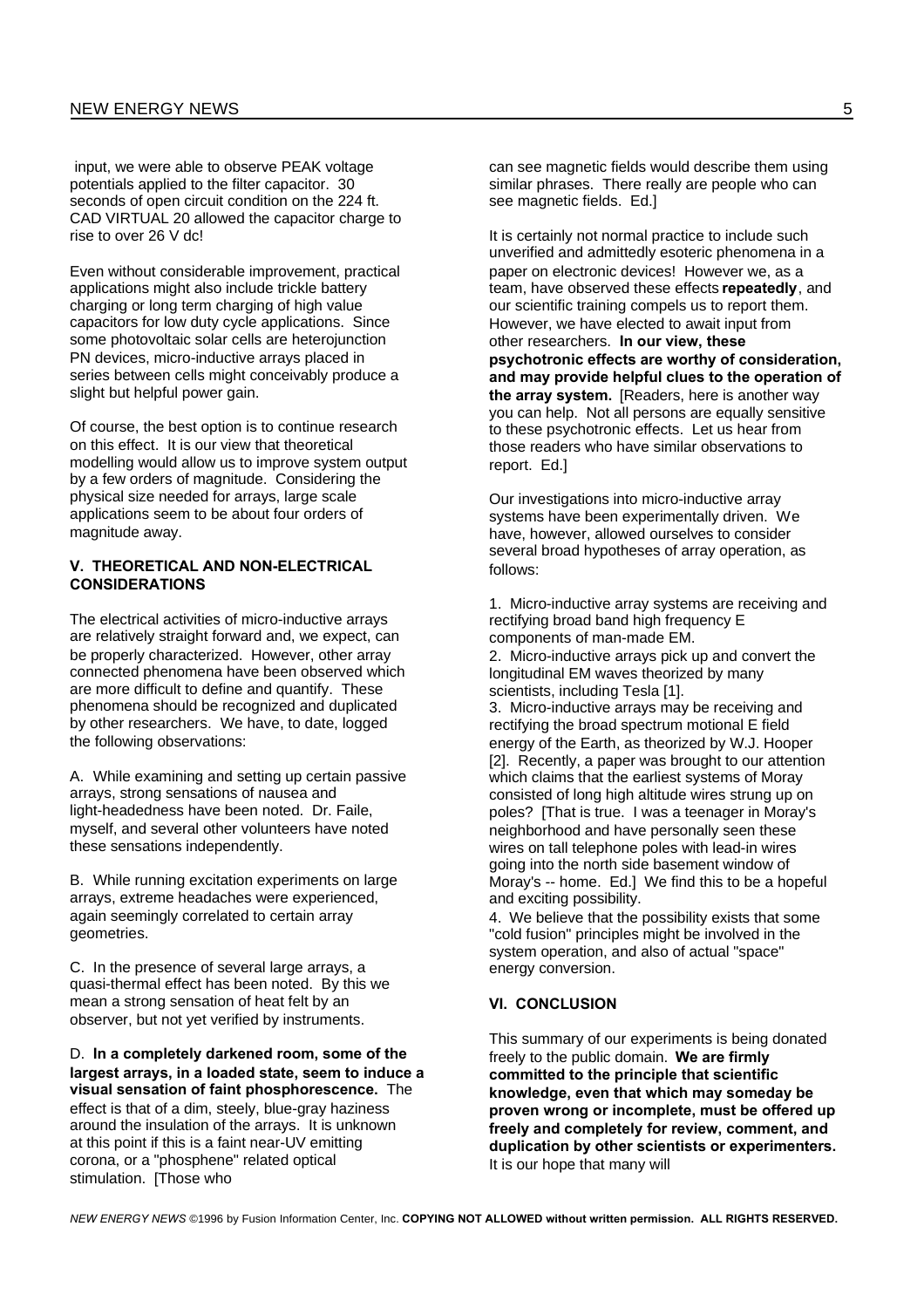take up the ideas and designs presented herein, and will carry them to new levels. For a world troubled by fossil-fuel-caused environmental damage, no New Energy concept is beneath exploration.

In closing, we would like to thank our families, friends, associates, and correspondents for their support. Hopefully, some small fruit of our efforts will pay them back for their kindness.

#### **REFERENCES**

[1] N. Tesla, Colorado Springs Notes 1899-1900, Published 1978, Nikola Tesla Museum, Beograd, Yugoslavia.

[2] W. J. Hooper, New Horizons in Electric. Magnetic, and Gravitational Field Theory, Published 1974, Electrodynamic Gravity, Inc. Akron, Ohio.

[3] Rodney Sego, "The Moray Energy Device - Its Workings," privately distributed paper, 1981 Provo, Utah.

[Editor's Note: Because many of these experiments were done with coils deliberately constructed to have non-inductive characteristics, it is not expected that ordinary inductive pickup of standard Hertzian EM waves is the source of the small amounts of power measured. We challenge our readers to replicate and extend this work. Remember that geographic location may have a substantial effect. We would like to hear from you about your experimental observations in various parts of the world. **Also, it is believed that the true voltage can only be made by a type of potentiometer (or balanced bridge circuit). We would be pleased to have our readers respond to this suggestion. --Ed.**]

RECENT RESEARCH DEVELOPMENTS Dr. Sam Faile, 21 Feb. 1996

Autonomous effects have been obtained where a ground connection is replaced by an antenna laid out towards the west or where, for a layered coil, no antenna was used at all. An experiment was done with two modified fairly narrow Cad. Virtual coils: a "short coil," the 1 Conductor 3"x 66" Cross (+) Cad. Virtual 36, and a "long coil," the Conductor 2½"x 260" Cross (+) Cad. Virtual 162, at Nancy's Hallmark loft at an altitude of 10 feet, far away from other coils and appliances, on January 30, 1996, around noon with partially cloudy, dry conditions, in the twenties °F, at

Sharonville, Ohio. These modified coils have two extra insulated wires spliced to the non-terminal end that are knitted into the structure ending with no connection at the terminal end.

Eighteen gauge insulated wire (single conductor) was run down to the first floor wall ground outlet for the grounded condition. This wire was also used as an antenna laid out at the 10 foot altitude in the westerly direction from the LED-Diodes-Capacitor circuit which was attached to the two legs or leads of the coil that ran in the northerly direction. The wire used for both the antenna and the ground was 18 feet long.

Experiments were done discharging the capacitor at intervals to see the shortest time for a faint LED flash. No voltmeters were around or other battery or line voltage equipment that could interfere with results.

Summarize the results: a small table is shown for the "short coil" made out of 120 feet of 16 gauge wire and the "long coil" made out of 480 foot of 16

| LED F lashes at Nancy's Hallmark<br>(manual switch used)       | Short coil<br>$-3''$ x 66" | Long coil<br>$-2\frac{1}{2}$ x 260" |
|----------------------------------------------------------------|----------------------------|-------------------------------------|
| Time to Obtain Faint LED Flash<br>using ground wire Connection | 1 sec                      | 5 sec                               |
| Time to Obtain Faint LED Flash<br>using Antenna - Autonomous   | 30 sec                     | 3 sec                               |

gauge wire.

What this implies is that the longer more enfolded (more turns) coils start to operate better in the autonomous mode where there is no hookup. The autonomous mode may allow for a greater buildup of charge with less leakage to the ground as indicated by the very bright LED flash that can leave spots in front of the eyes like a flash bulb when the switch to the long coil is operated at intervals of one minute or more. Later on, Sam Faile tried a coil even smaller than the "short coil" but used an antenna 26 feet long and managed to get a good flash ever minute using a coil built out of only about 28 feet of wire. Thus, to get a fairly responsive LED flasher in the autonomous mode, one may want to use a long antenna while decreasing the need for a very long coil.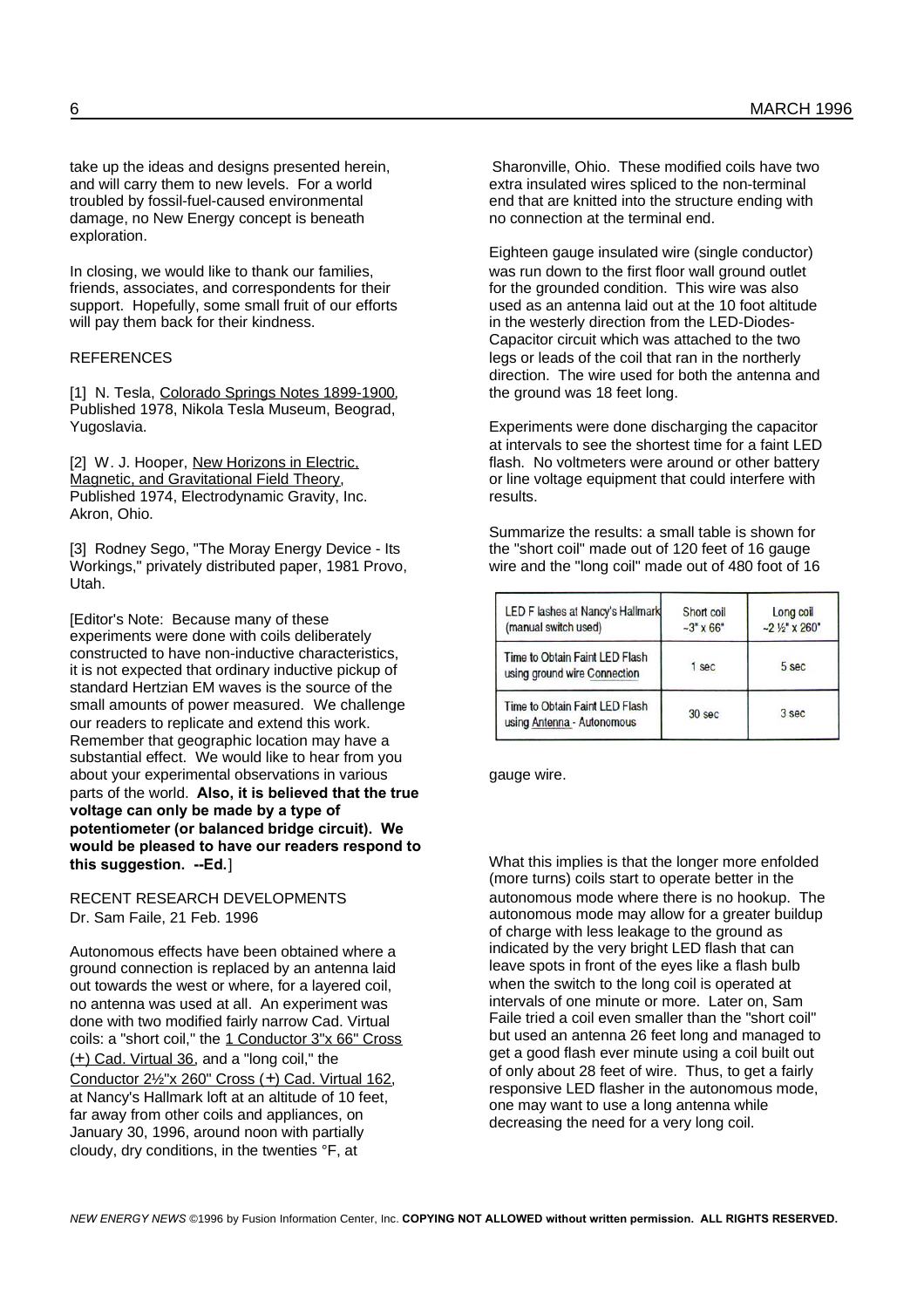Other experiments involved facing the antenna in other directions. In Ohio at least, it appears the best results are:



Recently with more powerful coils being built, visual disruptions have been noted and cardiac interactions suspected. A new tip that may help counter biological effects involves pressing the bare wire ends of an unpowered inductive coil of 50 feet of telephone extension cord against the scalp to encourage inductive reactance eddy current losses of high frequency currents. A Reich suggestion involves taking a bath with Epson salts dissolved in it.

#### **SUMMARY OF RECENT EXPERIMENTAL RESULTS:**

Nick Reiter, 23 Feb. 1996

Since January, we have continued to explore new types of micro-inductive arrays, and have performed more analysis on earlier designs. Most of these explorations have been qualitative, and we still have yet to derive an acceptable theoretical model for array operation. Dr. Faile has continued primarily with optimizing geometry, spatial relationships, and grounding arrangements. I have concentrated mainly on materials, electronic considerations, and novel array forms. I hereby submit a quick summary of the more noteworthy findings from my work of the past two months. Dr. Faile has contributed a summary of his activity also.

#### **1. Liquid Arrays:**

Since early experiments showed slight differences in array output with respect to different wire alloys. I felt that it would be interesting to build an array out of tubing and fill it with an aqueous electrolyte. This has turned out to be a rather rewarding venture. On 27 Jan. 1996, I constructed a simple one turn track array out of 1/4" ID opaque rubber fuel line. End caps / terminals were provided by stainless steel bolts pressed into those ends. The folded length of the array was a little less than 2 meters. The tube of the array was filled with about 200 ml of 1 molar NiCl<sub>2</sub> in deionized water. DC resistance through the electrolyte was read at 10.2 K ohms.

When placed on garage rafters at a height of about 3 meters, the array produced an open circuit potential of 2.995 V. Placing a layer of aluminum foil over the array raised the output to 3.783 V with a  $J_{\infty}$  of 0.14  $\mu$ A. This output easily rivals that of the large, space consuming 224' CAD VIRTUAL 20, with metalized mylar shield. More recently, further comparison tests have been run with other aqueous electrolytes. NiCl<sub>2</sub> NaCl, BaCl<sub>2</sub>, tap water, and dilute HCl have been tested in a little stand-alone 48" TRACK (24" folded length). Best results to date have been achieved with a solution consisting of 40 parts deionized water to one part concentrated HCl. **Over 250 mV was obtained from this small system, merely sitting ungrounded on a tabletop.**

It is clear that substantial increases in output per unit length have been achieved by going to an electrolyte conductor. It is essential, however, that nonreactive components be utilized, to prevent galvanic potentials from skewing test results. Work on this is ongoing.

#### **2. Enhancement by layering:**

We have found that the output of a simple array may be greatly enhanced by enclosing the device in a structure of alternating discreet layers of metal and dielectric. This effect was confirmed for the first time on 28 Jan. 96. A miniature test TRACK made from 1 meter of 16 gauge copper wire bent back on itself produced 13.9 mV with 1N914 diodes in an ungrounded tabletop condition. Placing a strip of aluminum foil over the array raised the output to 20.2 mV. A strip of wax paper then placed over the foil raised the output further to 35.2 mV. Adding another course of foil and wax paper brought the output up to 38.8 mV. Oddly, interposing the wax paper between the array wire and the foil (reversing the layering order) caused the output to drop to 17.1 mV. [Read Exodus 25:9- 16. --Ed.]

More recently, a compact layered array in the form of a single ring has given promising results. Three six-foot lengths of plastic coated "Greenfield" conduit (flexible steel conduit with a plastic outer jacket), of different outer diameters were slipped inside each other and bent to form a horseshoe or torus about 2 feet across. Inside the innermost conduit was slipped a 3/8" outer diameter piece of copper tubing. Electrical terminations to diodes were made at the ends of this. Using 1N914 diodes, we observe an output of about 850 mV when attached to a grounded meter. (Three meter altitude.) However, when ungrounded, the system produces an admirable 1.4 V and a short circuit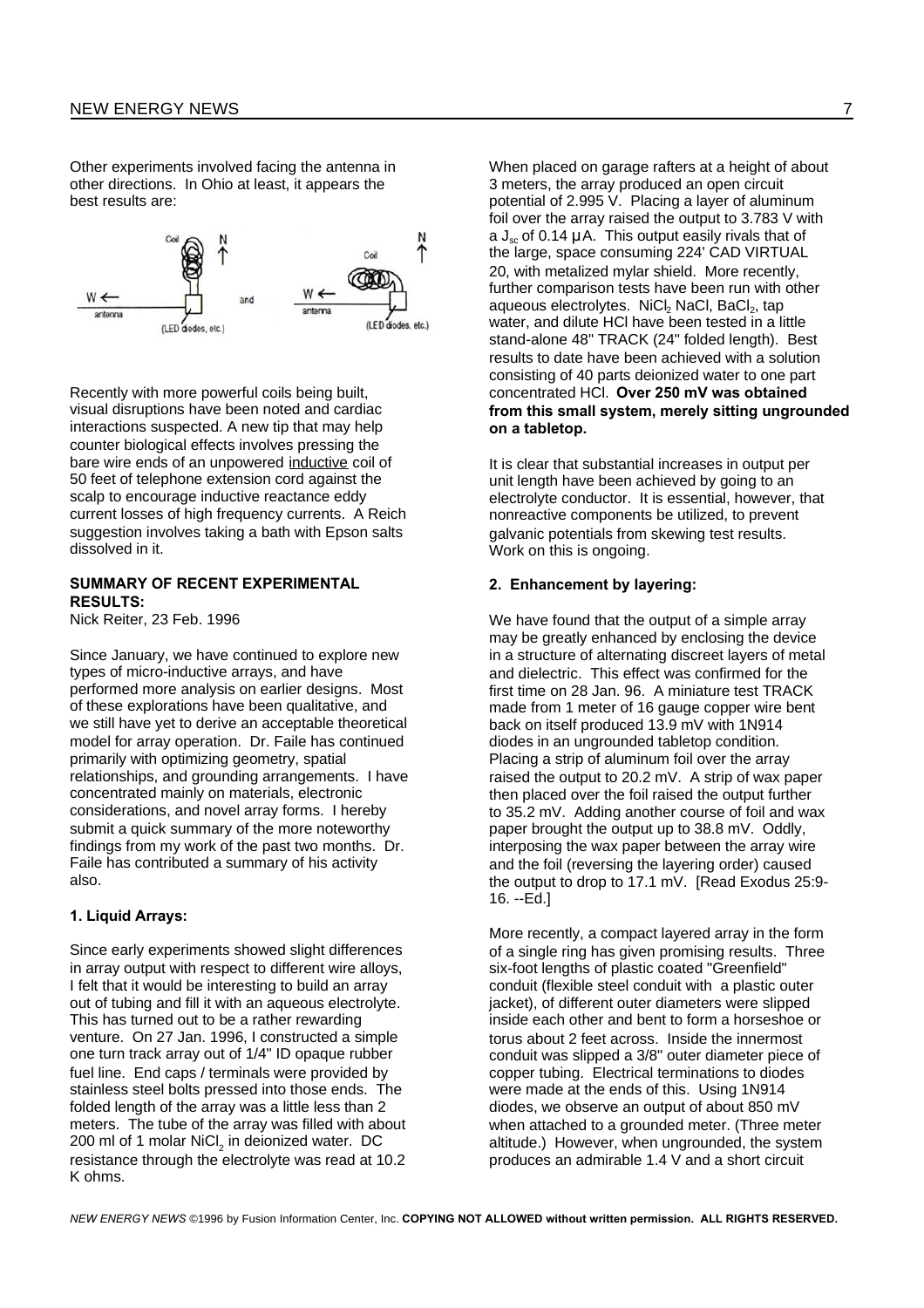current of  $0.35$   $\mu$ A. To date, this is the only array geometry which seems to produce higher potentials when NOT attached to an earth ground or reference. (At least, that I have seen. Dr. Faile has found some evidence of similar action with several small arrays in his collection.)

#### **3. Geiger Counter experiments:**

On two occasions in February, a Geiger counter was set up near a large active cluster of arrays in my garage. At both of these times, occasional (about once every one or two minutes) short bursts of counts above ambient were noted when the counter head was pointed toward the center of the array set. The increases were not great. Background ambient at 900 volts varied between 20 and 40 CPM on both days. The occasional bursts were on the order of 60 to 80 CPM. We must be very cautions in interpreting this, due to the small magnitude of rise over ambient. Considerable replication must be performed before we could attempt to theorize about this effect.

The origin of this experiment was the notion that the possible sporadic biological and optical effects noted with some arrays might be due to an unusual form of energy of extremely high frequency. If it exists, could this energy affect a Geiger-Mueller tube? (The instrument used for this analysis was a Baird Atomic 916 laboratory Geiger counter.)

Nick Reiter has given his address for those who wish to discuss these experiments, or have comments they wish to send to him directly: 541 West Stone St., Gibsonburg, OH 43431.

## Rotating Space-Energy Devices

#### **OVER-UNITY MAG-MOTORS (FOREVER POWER?)** By Avard F. Fairbanks

WELCOME TO THE AGE FOR CLEAN POWER OF INFINITE USE

The concept that any form of perpetual motion (atoms excluded) could be achieved is contrary to my engineering and scientific training. I couldn't believe the facts either, at first.

Before World War II, scarcely anyone would believe that iron ships displacing thousands of tons could be demagnetized, but it was done thousands of times to counteract magnetic mines and torpedoes. Also, the idea of converting mass to energy via  $E = mc^2$  was still a dream. However, ships were saved, atom bombs developed, and the war was won.

Such techniques of "**degaussing**" may be the historic predecessors to tapping the near unlimited energy of the universe -- the energy that keeps all matter from collapsing (by making each atom and its electrons a perpetural motion machine). This concept is from the theoretical physicists who say that space energy exists in abundance. [See H.E. Puthoff, "Source of Vacuum Electromagnetic Zero-Point Energy," *Physical Rev. A*, vol 40, no 9, 1989, pp 4857-4862.] This energy is everywhere in existence, inside & out of us, preventing our sensing or measuring it by any common means. This energy source is called zero-point energy, space or cosmic energy, vacuum field energy (having both dielectric & magnetic properties), and by other names, even free energy. However, this energy source is no freer than wind, waves, solar and falling water, all of which need costly and appropriate collectors and converters to produce useful energy. All these names are cumbersome, need explanations, arouse objections, and are not sufficiently unique, descriptive, or all encompassing. We need a term tied to something we know for sure.

Physicist Casimir received a Nobel Prize for his proof of the existence of space energy. Therefore, we propose calling it: **Casimir's ubic Cosmic** energy (CubiC) pronounced Sea-ubiK (*ubic* is Latin for everywhere). So cubic represents the space and **CubiC** the energy therein, where nature fills the mythical undrainable bucket, from the "Sea of Energy."

We would also like to call these degaussing operated motors **Magnetic Energy Collector Convertors (MECC)**," motors, where the CC may also refer to **CubiC** energy.

These motors, by Adams, Aspden, Kawai, and Takahashi, plus several of our own design, all employ the same basic principle: The pull of a permanent magnet pole, on poles of soft (transformer) iron, which is easily demagnetized or degaussed. As the poles come into opposition the control circuits change the magnet polarity so it pulls on the next pole. Apparently this degaussing of soft iron takes surprisingly less power than delivered by the pulling of the permanent magnet, which has such high magnetic retentivity it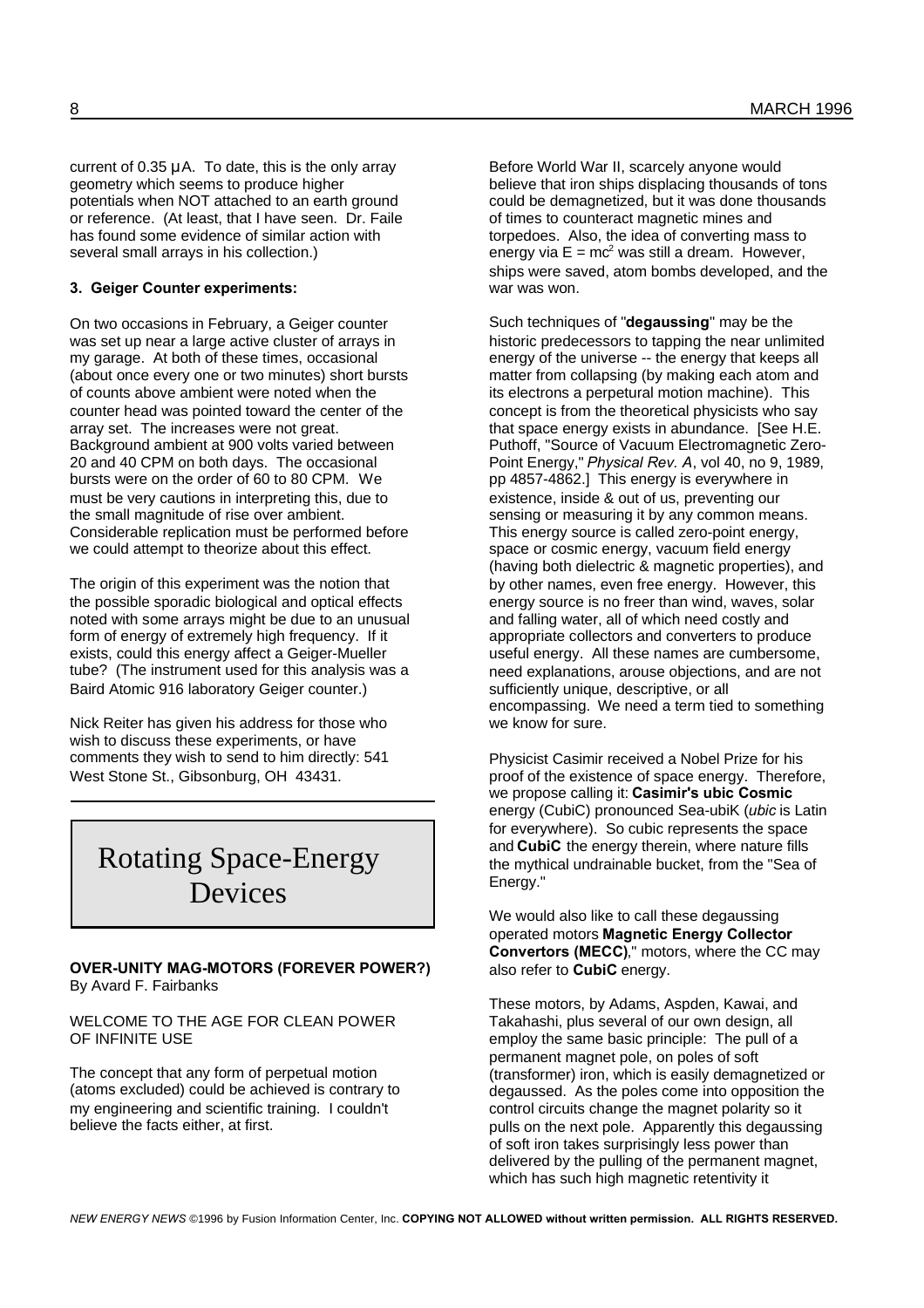remains unaffected by the degaussing force. Also, a hi-speed rotation of the magnetic field is important, as is the recovering of collapsing magnetic field energy.

The Adams motor was among the first and simplest. It consisted of four poles, single phase, non-starting and, lately, equipped with Yasunori Takahashi's supermagnets. The Takahashi supermotor uses four supermagnets with alternative poles for the rotor. This configuration is much like a synchronous motor. The motor uses eight stator poles (therefore 2-phase operation) with a synchronous solid-state pulse generator control circuit. A separate set of output windings on the stator can be used to keep the battery charged that powers the pulse (degaussing) control circuits. Both rotor and stator have unique shaped pole pieces that aid its operation. The twophase design makes it self-starting. The design looks simple, easy to understand, and reportedly performs admirably on a motor scooter.

The Kawai motor is less conventional, poled in one direction axially like a homopolar or a single coil, multi-crown, poled clock motor. As shown in patent drawings and brief description sent to *NEN* from England by Dr. Aspden (a guru in this magnetic motor field). The Kawai motor has 2 ring-disk magnets, fabricated with face poles like speaker magnets. The magnets are axially aligned, with poles in the same direction, so N is at one shaft end, and S is at the other with some space between. Several magnets could be stacked, for closing magnetic path and increasing power. At each end is a 3-spoked pole piece that rotates within a 12 pole stator, so it looks like 2 motors on the same shaft. The rotor poles are double the angle of stator poles and split, so leaving 2 unopposed stator poles in between. The stator poles at each end are coupled by soft iron cores and degaussing coils, so there is a closed magnetic path, except when degaussing. From analyzing the operation step by step, it appears to be 4-phase with the degaussing pulses initiated by optical sensors, thereby the motor is self starting with good torque. These motors, with the basic difference of alternating poles and non-alternating poles, appear similar to our multi-pole designs of a few years ago for low speed, hi-torque motors proposed for electric autos, but they do not have all our features. Our goal is to incorporate additional features into these new super motors for maximum effect.

[Editor's Note: This brief explanation should make **MECC** motors more understandable. A.F. Fairbanks has a BS and MS in Physics from the U. of Mich. with

graduate studies at Cal Tech, UCLA, USC, U. of Pa., and Industry (OSRD NAA, TRW, Westinghouse). He has over 60 years work on motors from toy trains to scanning, modulating, synchronizing, rf-generating motors for RADAR, IR homing, Inertial-Navigation, fire-control, etc. He also worked with engineers who had been degaussing ships under then Capt. Rickover. Although, at first unbelieving, Fairbanks now is a supporter of the new class of super motors. Avard Fairbanks is one of the founders of Fusion Information Center.]

# Miscellaneous

#### **CALIFORNIA - BACKYARD EXPERIMENTER** Courtesy of the author

John R. Hayes, "Transmutation of Mercury into Gold and Platinum," 7 page manuscript prepared for *Untapped Technology in Review.*

#### EDITOR'S REVIEW

Hayes has predicted that hypothetical particles (named hayons after his last name) are produced when crossed 1 mm electromagnetic waves are used. Further, Hayes supposes that these hayons are energetic enough to fission cold helium atoms. The hayon, being heavier than a neutron or a proton, is the active fission-producing agent.

In the reported experiment, Hayes used a small drop of mercury positioned at the intersection of the 1mm waves. The mercury was cooled by using a spray from a container of liquid helium. After two to three minutes of treatment by liquid helium, the mercury is deemed cold enough and subjected to the crossed radiation. The results were changes in the temperature both falling and rising. The explanation in the paper is that the mercury was changed first to gold and then to platinum. There are six isotopes of mercury that occur naturally in over 5% of the mercury. There are 21 isotopes of gold but only one which is stable (Au-197). There are four isotopes of platinum that are found in nature with more than 5% of natural abundance. If stable isotopes are to be obtained with the removal of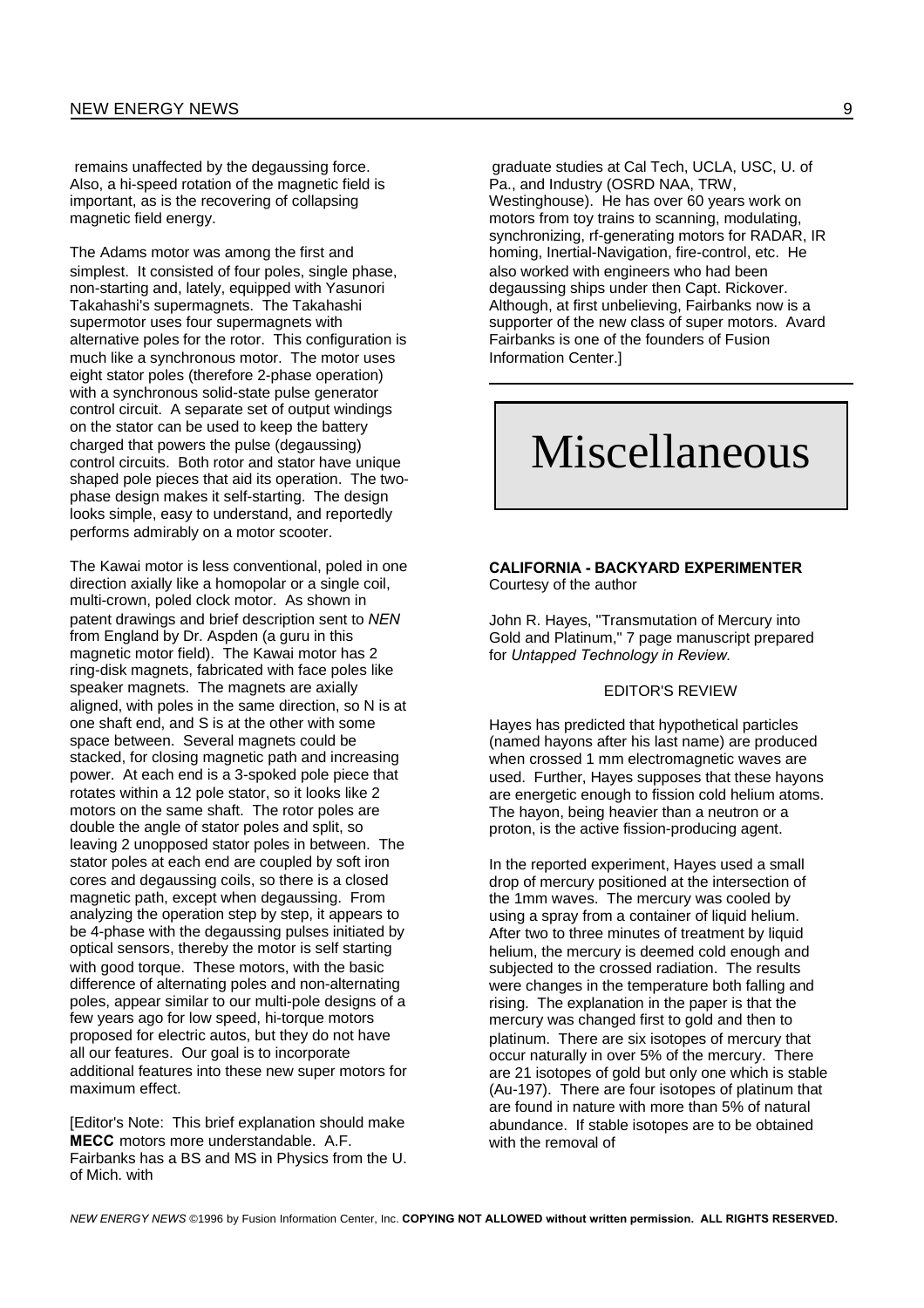a proton then the possible route could be from Hg-198 to Au-197 and then to Pt-196, all of which are stable.

During the experiment Hayes and associates tried to measure the hydrogen released (from protons removed) by trying to ignite the hydrogen and observing a flame. We suggest that if there was sufficient hydrogen to measure in this manner, the heat of fission would be expected to have vaporized the mercury. They reported that the mercury seems to have changed with some contaminants observed. The lack of any type of assay leaves the experimental results questionable.

We commend the experimenters for their efforts. The report cites a number of problems of trying to perform complex experiments with a low-budget approach. With some refinement and with some skilled help, the experimenters may, indeed, find they have some successes. John Hayes has volunteered to answer any letters. Our readers my contact Hayes at 1305 E. Chapman Avenue, Orange, CA 92666.

#### **PERIODIC TABLE OF BETA-STABLE NUCLIDES**

R.A. Brightsen (Clustron Sciences Corp., Reston, VA), "Correspondence of the Periodic Table of Beta-Stable Nuclides with the Classical Periodic Table of Elements," will be published with complete chart in *Infinite Energy*, and *J. New Energy*, vol 1, no 1, 1996, pp 75-78.

#### AUTHOR'S INTRODUCTION

The author has developed a new model of nuclear structure which is completely systematic, periodic and symmetric. This model is based on the three **building blocks** for beta-stable nuclei: a neutronproton cluster (**NP**), a neutron-proton-neutron (**NPN**) and a proton-neutron-proton cluster (**PNP**). The author has been frequently asked questions by colleagues about how this new nuclear model relates to the Periodic Table of Elements, discovered by the Russian Mendeleev in 1869, and universally recognized by scientists throughout the world. This paper deals with that relationship, and demonstrates that there is a one-to-one relationship between the two models.

#### **NEW ENERGY'S EFFECTS**

Josef Gruber (Univ. Hagen, Germany), "New Energy Technologies (NET): Effects on Individuals, the Economy and the Environment," invited paper at the Symposium "New Energy" of the Scandinavian Assoc. of Vacuum Field Energy, Stockholm, Sept. 1994, second ed.

#### AUTHOR'S ABSTRACT

There are new theories in mainstream physics which state that there exists a source of energy not known earlier (called zero-point-energy ZPE, space energy, vacuum field energy (VFE) or free energy) and that this source of energy may be tapped. Dr. Harold E. Puthoff, a theoretical and experimental physicist in Austin, Texas, USA, and his colleagues have succeeded in publishing new theories in peer-reviewed physics journals. They have also replicated laboratory experiments in which this **new** source of energy is being tapped. See also the work of Andrija Puharich (1918 - 1995) which seems to have been inspired greatly by Nikola Tesla (1856 - 1943).

In the first main section of my lecture, **I inform about several new energy supply devices (generators, motors, energy converters) which draw energy from a previously unknown source**. They require no traditional fuel. Most of these NET-devices have been thoroughly checked by independent experts, have been (as least partly) patented and are now subject to developmental research. These NET-devices operate permanently (24 hours per day, all year) and everywhere. Some devices may adjust their energy output instantaneously to the energy demand. Therefore, no energy storage is required and relatively small NET-devices suffice. In some NET-devices, magnetism (from permanent magnets) plays the crucial role. In others, water plays the role of a fuel: In a new type of hydrolysis, it is split into hydrogen and oxygen. In the procedures employed in NET-devices, oftenreferred-to concepts are: Casimir effect, sonoluminescence, condensed charge technology.

In the second main section, I take a first glimpse of the effects of using NET-devices on a large scale. By means of simple scenarios for the transportation sector and for the heat / electricity sector, we investigate effects on individual households and firms, on the economy at the national and international level, and on the environment. The main effect of NET will be a sustainable development, at least with respect to energy.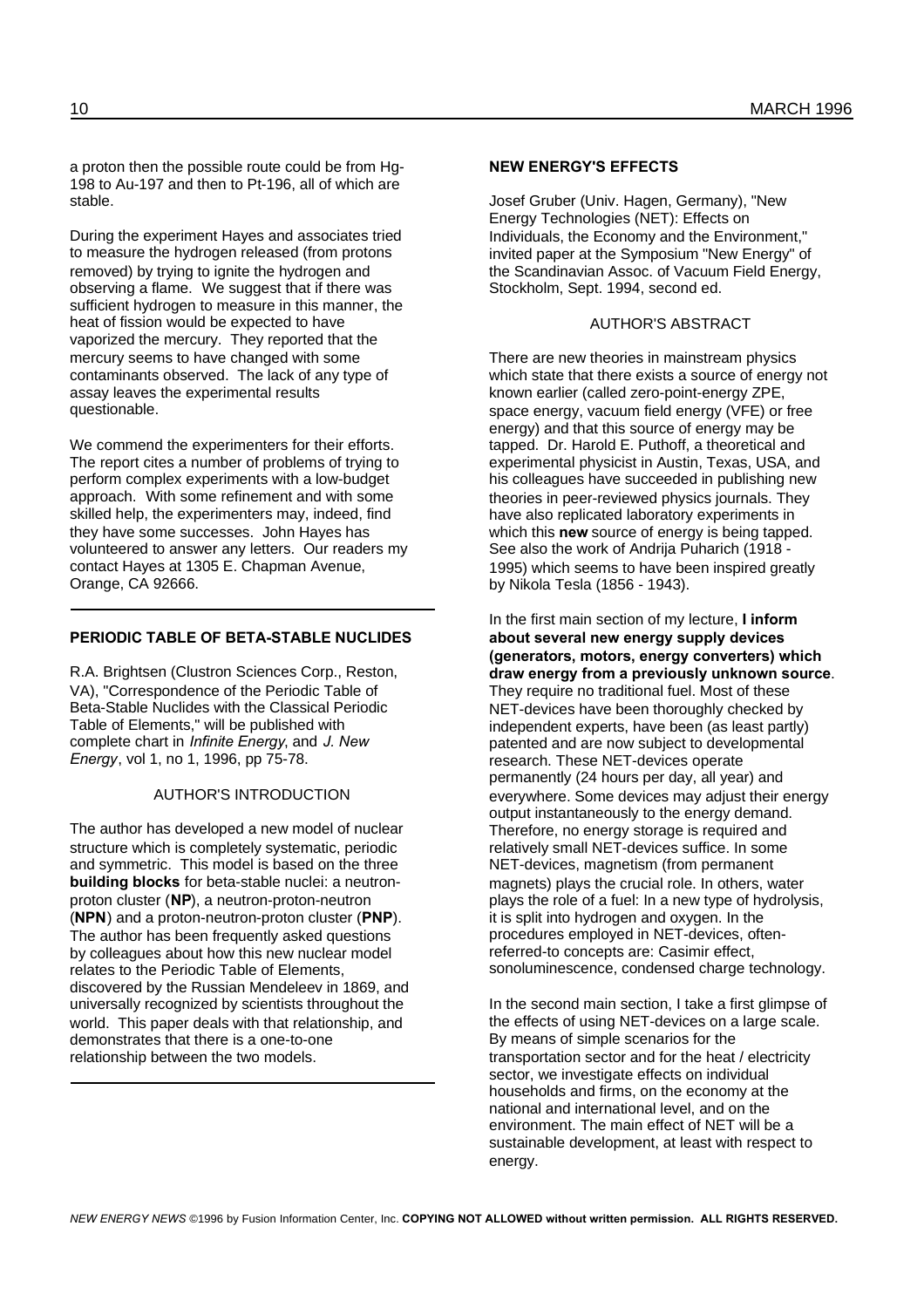Very briefly discussed are also a few very innovative devices which produce no "overunity-effect," for example the RADIGEN-generator of Günter Pöschl/UTI for producing water-diesel-fuel mixtures for diesel engines; the MICON-machine for recycling waste in a vacuum hydrogen-plasma (of the same inventor); Yull Brown's gas and Sonne Ward's implosion machine for greatly reducing radioactivity. Some of these devices are already commercialized and are important on their own. Others may gain their full importance, when combined with NET-devices with over-unity-effect.

#### **HOOPER'S GRAVITY-EM COUPLING CONCEPT**

Marc G. Millis, Gary Scott Williamson (N.A.S.A., Lewis Research Cntr., Ohio), "Experimental Results of Hooper's Gravity-electromagnetic Coupling Concept." Prepared for the 31st Joint Propulsion Conference and Exhibit, co-sponsored by AIAA, ASMI, SAE, and ASEE, San Diego, California, July 10-12, 1995. NASA Technical Memorandum 106963, AIAA-95-2601, 10 pages, 12 refs, 11 figs, 2 tables.

#### AUTHORS' ABSTRACT

Experiments were conducted to test assertions from Patent 3,610,971, by W.J. Hooper that selfcanceling electromagnetic coils can reduce the weight of objects placed underneath. No weight changes were observed within the detectability of the instrumentation. More careful examination of the patent and other reports from Hooper led to the conclusion that Hooper may have misinterpreted thermal effects as his "Motional Field" effects. There is a possibility that the claimed effects are below the detection thresholds of the instrumentation used for these tests.

Spaceflight would be revolutionized if it were possible to propel a vehicle by manipulating gravity rather than by using rockets. **If a means existed to induce propulsive forces using the coupling between gravity, electromagnetism and spacetime, rocket propellant would no longer be required**. By eliminating propellant, spacecraft could become significantly smaller and travel greater distances, unlimited by propellant supply.

A patent was issued to W.J. Hooper in 1971 for devices which are claimed to produce various anomalous effects. One of the claimed effects is that the weight of a "nonferrous" object would decrease when placed under a self-canceling electromagnetic coil.

#### AUTHORS' CONCLUSION

**No weight changes or alterations of the gravitational field of the Earth were observed with any of the coils tested at any current level.** No effect was observed even with the coils encased in ice. Further investigation of Hooper's other writings suggests that Hooper's observations may have been a misinterpretation of thermal effects. Although there is a possibility that the modest detection threshold of the instrumentation used for these tests would overlook a genuine, but minuscule effect, such an effect would be too small to be of practical value for a propulsion mechanism. **Any further research on this possibility is left to interested readers.**

### **SCALAR AND VECTOR FORCES**

By Hal Fox, Editor

There is considerable discussion about scalar and vector forces. The purpose of this discussion is to try to clarify what is meant by a scalar, a vector, and a field. We will start with some definitions as used in the engineering and scientific areas:

**Scalar: a physical quantity completely described by its magnitude**. Examples of scalar quantities are mass, volume, density, speed (but not velocity because velocity implies a direction), time, mass, and energy.

**Vector: a physical quantity that has both magnitude and direction**. Examples are velocity (properly used, velocity describes speed plus direction), force (properly used, force must indicate the direction of the force in addition to its magnitude).

**Field:** a field has a more complex definition. A precise definition of **a field in mathematics is the following: "a commutative ring in which every non-zero element has an inverse; that is, if element a is not equal to zero, there is an element 1/a (or a<sup>-1</sup>) with a x**  $a^{-1} = 1$ **.** Almost none of us, when we talk about a magnetic field, an electric field, or a gravitational field, think in the terms of the definition of a field. In general we think of a field as being everywhere existent and changing its magnitude in proportion to the distance from that body or device that is producing the field. Normally, the magnitude of these fields decrease with the square of the distance from the source.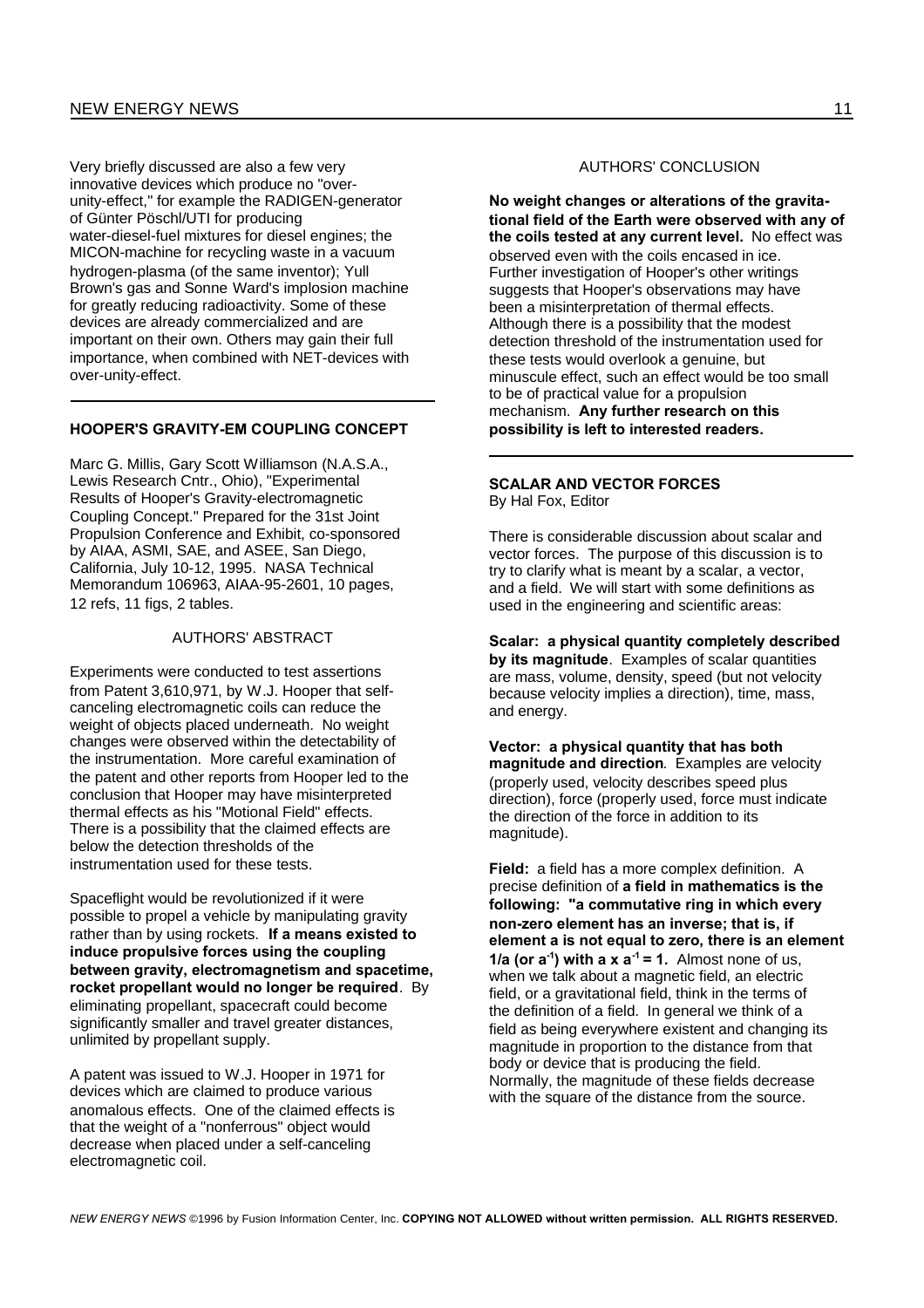Let's start with gravity. **In the traditional Newtonian concept, gravity is the attractive force exerted by two masses**. The term force means it is a vector with both magnitude and direction. The direction by Newtonian definition lies on the line connecting the two masses. The magnitude varies as the square of the distance between the two masses. Newton did not define the fundamental cause of gravity nor did he insist that the earth and moon throw fishhooks. (The problem of "action at a distance" is another subject and is treated in the author's forthcoming book, Space Energy Impact in the 21st Century.)

We have a notion about the force of gravity acting between the centers of two masses. Our notions about the field of gravity in the vicinity of a large mass may be more complicated. We live and have our being on and near the surface of a large mass. We are constantly being tugged and pulled (or pushed) by the force existing in a gravity field. **We have the notion of being pulled by gravity toward the earth and seldom think that we are also pulling the earth toward ourselves.**

We observe the ocean and its waves. We do not see them, but we are taught about radio waves and spend much of our time enjoying (or ignoring) the mass of audio and video information disseminated by such electromagnetic waves. We get the concept of a possible gravity wave when we consider a large mass that is being accelerated toward and away from us. Think of a large massive piston being driven by a large engine so that the piston moves alternately toward and away from us. If we had a sensitive enough gravity meter, we would be able to measure the changes in the gravity field adjacent to this oscillating piston. In this case, we would talk about the oscillating force of gravity. We can and do write equations for such a wave. But, what is a scalar phenomenon in either gravity or electromagnetic



fields?

Gregory Hodowanec has spent years in measuring various types of scalar phenomena. In his discussion, "Some Remarks on Tesla's *Earth Resonance*," he provides the information which we now summarize.

Tesla built some detecting

apparatus that was capable of measuring the results of distant (and near-by) thunderstorms. He observed that subsequent to a strong lightning discharge there appeared a detectable

change that would repeat about every thirty minutes. Tesla concluded that these changes indicated the existence of some type of a stationary wave. "Stationary" and "wave" seem to be contradictory. However, assume you are standing knee deep in the ocean and observing the ocean waves. You will observe that the height of the top of the water varies from your ankles to your hips. You can measure the magnitude of the wave from this location by measuring the change in the wave top as the water moves up and down your torso. **It is in this sense that Tesla concluded that there was a measurable change, at the location of his instrument, showing the presence of some type of a "stationary wave."**

Hodowanec suggests that what Tesla measured was a changing scalar field. Note that the term field implies both magnitude and direction. You would describe a wave as having magnitude (sixfoot high waves) and direction (moving from out of the north). **However, if you stand in one place and observe only the height of the wave, you are measuring the changes in the wave's magnitude at a specific location -- thus a scalar wave.**

Hodowanec states, "In essence, what has been discovered is that if a periodic disturbance in the scalar potential field is made, this disturbance will repeat with the same period at the disturbing location until the energy is dissipated or disturbed in some otherwise fashion."

What would one measure at a single point in a bathtub half full of water if you got a strong wave action going in the tub? You would measure a periodic change that would gradually decrease as the wave action slowly diminished.

What Hodowanec has done is twofold. First, he has developed an instrument that is capable of measuring this phenomena. Second, he has observed a lot of data and correlated this data with changes in the earth-moon positions and even believes he can detect the presence of astronomical disturbances as the earth sweeps his instrument through the skies.

Over the years, Hodowanec has been very free with his discoveries and his accompanying theories or explanations. **All of his writings have been made public so that anyone could have access to and use his discoveries.**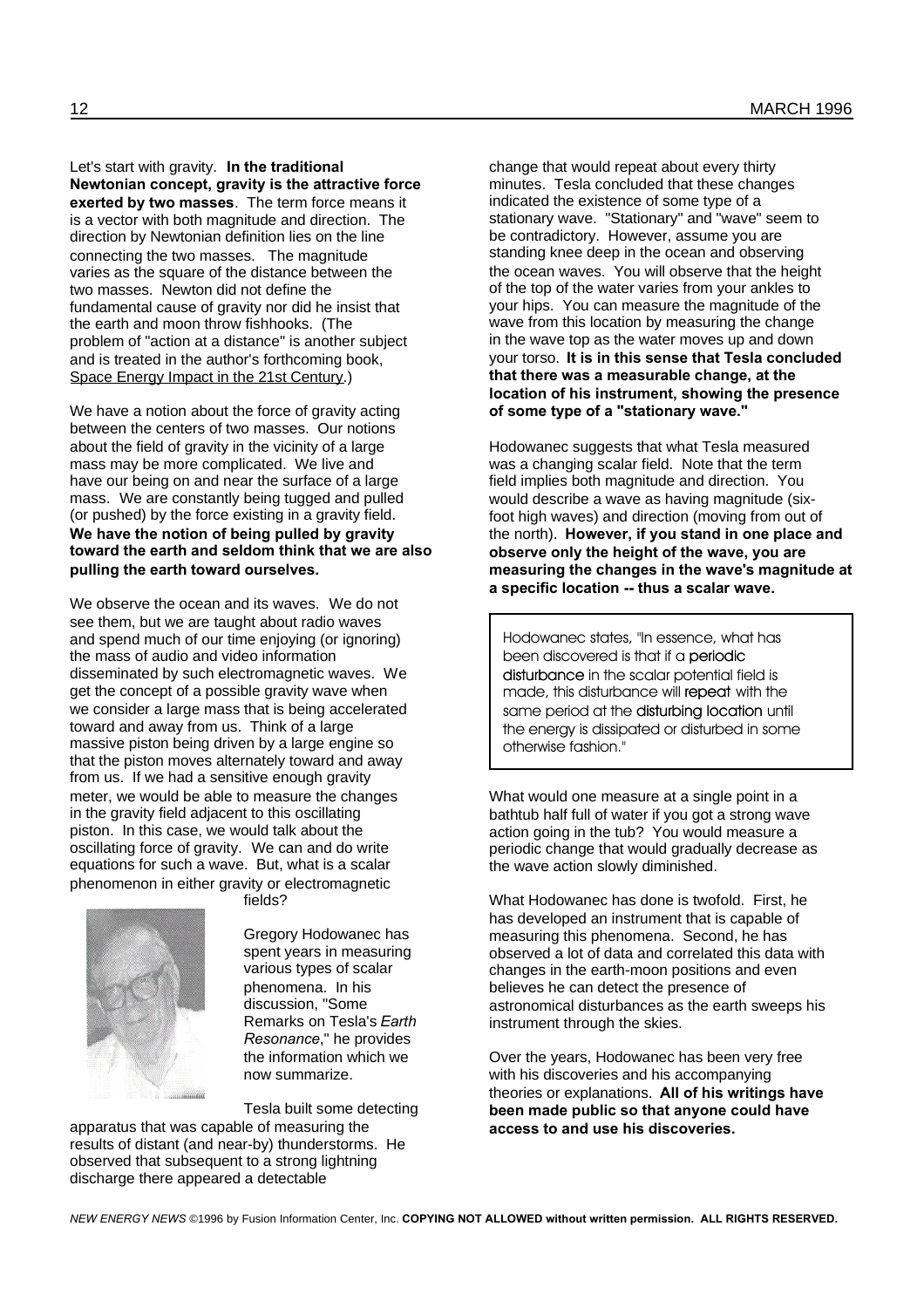**What Hodowanec has found is that his instruments, a simple form of a gravity meter, appear to be responsive to scalar waves.** In using his instruments he is sure that he can detect the passage of celestial bodies, sun, moon, and even planets. As the earth moves his house and lab

through space, the instrumentation is pointed toward various parts of the heavens. In one series of measurements, he decided that he was seeing the effects of a black hole far out in space.

Of more interest to local scalar waves, Hodowanec showed that a local gravity disturbance (such as could be produced by a swinging pendulum) could be measured and that this scalar effect would recur and gradually diminish. **For those of you who may be interested in scalar waves, we recommend that you build and experiment with Hodowanec's instrumentation.** See the following references to Hodowanec's various publications.

#### **REFERENCES**

Gregory Hodowanec, "Some Remarks on Tesla's 'Earth Resonances'", *Int'l. Tesla Soc*, Vol 3, No. 4, July-Aug 1987.

"Simple Gravimeter Detects Gravity 'Shadow' Signals", *Int'l. Tesla Soc.*, Vol 2, No. 2, April, 1986. "Scalar Fields and Their Interactions, Part 3: Topics in Electromagnetism," *Int'l. Tesla Soc.*, Jan/Feb/Mar/Apr 1988, pg 13; also "Part 4: Topics in Electrogravitation", same issue, pg 16. "Gravitational Impulses", Radio Electronics Experimenter's Handbook, pg 114 ff.

#### **UNEXPECTED QUARK DEVELOPMENT**

Malcolm W. Brown, (Staff Writer), "Quark May Not Be the Tiniest, After All," *The New York Times*, 8 Feb. 1996, p A15.

#### SUMMARY

Scientists at Fermilab reported that the quark may be made of smaller components of matter. If further experiments confirm theories about the quark's structure, major revisions would be needed in the theory of the standard model. Scientists spent over a year working on the data to ensure accuracy of their work, and now feel confident that something unexpected has happened. **Physicists cautioned, however, that "any claim about the presence or absence of new physics is not defensible."**

Because the data is inconsistent with currently accepted theory, revisions in the theory may be needed.

The report of Fermilab does not cite a single discovery, but rather culminates a four-year program of experiments and analyses of data. The data has been submitted to two journals for review and publication--*Physical Review Letters* and *Science*.

The laboratory's accelerater spins counter-rotating bunches of protons and antiprotons to combined energies of 1.8 trillion electron volts. In highenergy proton-antiproton beam collisions, detectors frequently see high-energy jets flying away from the points of collison at right angles or near right angles from the direction of the colliding beams. Reportedly, there are 120 percent more high-energy transverse jets than theory predicts. These results may mean that the surplus jets are being produced by collisions involving internal components of quarks as well as the whole quark itself. Another explanation could be that the collisions create an undiscovered particle similar to those that carry the "weak" nuclear force.

Summary by Dee Winter

Important: Current science doesn't have all of the answers. New discoveries challenge our theory of matter (and energy). If in this case, why not in low-energy nuclear reactions?

#### **A NEW BEGINNING FOR THERMODYNAMICS** By Josef Hasslberger (Italy)

The reactions and questions received on my articles "Vortex - The Natural Movement" and "Understanding Water Power" show that there is much interest in the subject of thermodynamics.

In fact, the "laws of thermodynamics" have long been the subject of heated debate, especially between the promoters and the detractors of another field - that of "perpetual motion."

Joachim Kirchoff, who has done a thorough research on the development and the history of thermodynamics [1] has shown that these laws, and especially the basic assumption of conservation of energy, can be traced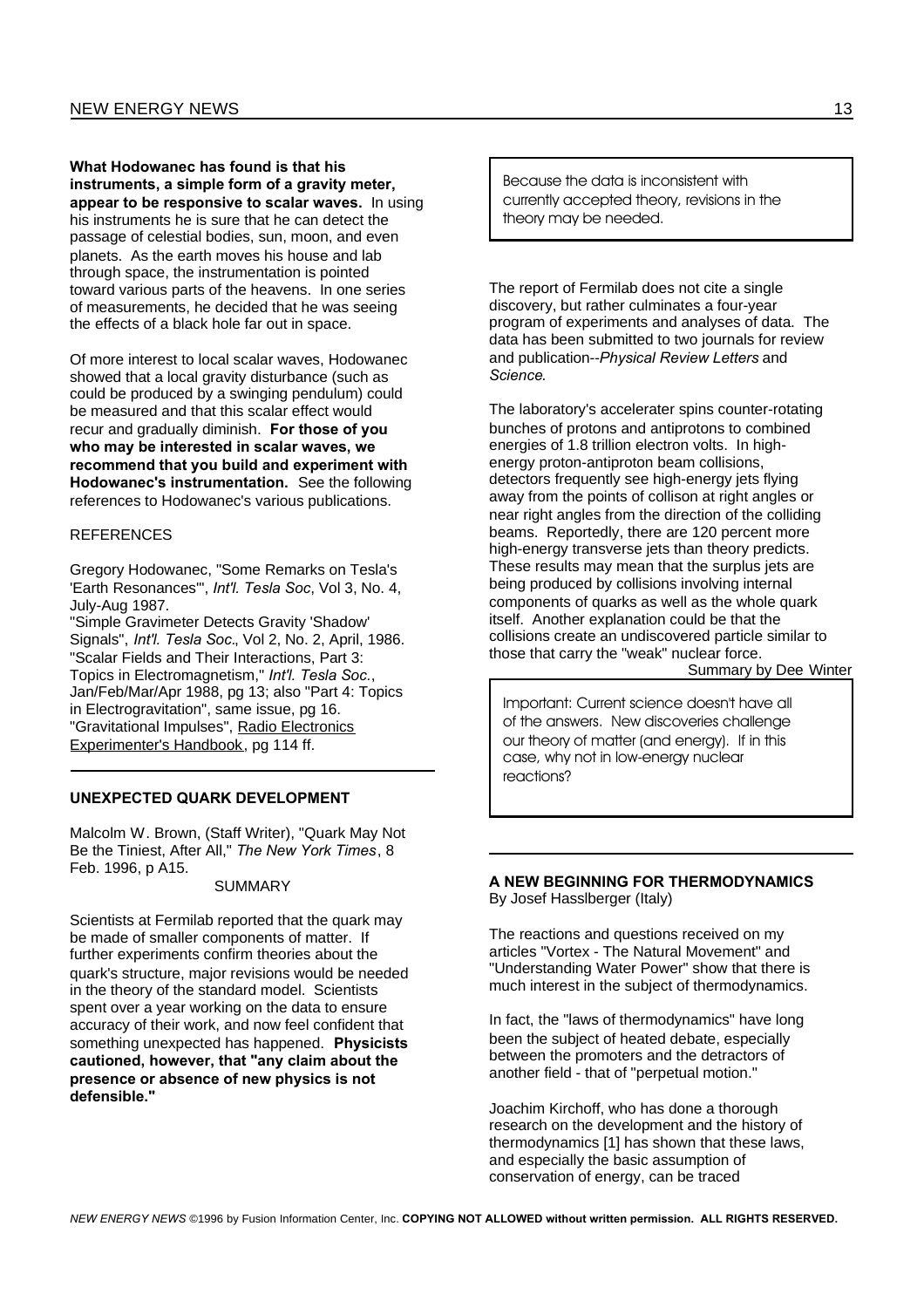back to **an authoritative pronunciation of the Royal Academy of Science in Paris, made in the year 1775, saying that henceforth, the Academy "will no longer accept or deal with proposals concerning perpetual motion."** Their reasoning was, that perpetual motion is impossible to achieve and that the search for it is time consuming and very expensive. According to the members of the academy, those bright minds dedicating their time and resources to this search, could be utilized much better in other, more reasonable endeavors.

So the fact that until that time, no one had succeeded in constructing a workable device of "perpetual motion," was used as the reason to forbid, de facto, any further research in that direction. The *laws* thus established and enshrined as the laws of thermodynamics, have entered the official screening process of all new inventions. **Patent offices all over the world have more or less consistently refused since then to grant recognition to anything that was, in their opinion, infringing upon these laws. [Including cold fusion in the U.S.]**

Herbrand writes [2] that Prof. Pollermann of the Jülich Atomic Research Institute in Germany, who is an "expert" pre-examiner of patents in the energy sector, has given a negative opinion of 43% of the patent applications referred to him! He reasons that "**the natural laws accepted by science must be followed**" and says that many people (in his view irrationally) "**wish to make use of the eternal forces of gravitation and magnetism**."

We can see from this how efficient our current patent system is in suppressing any real renewal in the field of physics. I have written about the subject of patents in an earlier article [3].

#### **Conservation of energy**

There is such a thing as conservation of energy. However, our understanding of the concept is largely incomplete. By negating the idea of an aether, which I called **space background** [4], we have limited our conception of energy to that which is observable on the purely physical plane. All electric and magnetic as well as gravitational phenomena however, are not purely physical. They require for their understanding as conception of a higher-dimensional space background, which is, to use the term of Moray, a "sea of energy."

Conservation of energy in the current form of understanding is a useless concept, as it negates the existence of this giant reservoir of energy, and does not take into account the constant interchange (through the phenomena of electricity, magnetism and gravitation), of our world of physical existence with that reservoir

Generation of electrical energy through magnetism for example, is not limited to the mechanical motive power applied to a generator and the movement of electrons through a wire, but involves a complex exchange between space background and physical machinery.

In this context, it may be profitable to remember a statement that Robert Mayer [5] made in connection with the concept of conservation of energy. He said: "**Seeing gravity as the cause of the falling of things, we talk about gravitation and thereby overlook, that an essential characteristic of any 'force' (energy) is to unify within itself the attributes of indestructibility and mutability**."

This statement should set us thinking. Mayer is fact asserts that energy, in addition to being indestructible, is also able to change form. This implies that we can not necessarily think in terms of unidirectional mutability, a concept which thermodynamics has however maintained since the inception of its famous *laws*.

Now the specific form of energy which is the subject of thermodynamics is heat.

#### **What is heat?**

As a first step in our approach to the understanding of thermodynamics, we must try to understand what is this substance that forms the basis of the theory. Heat had, at first, been imagined to be a fluid and has been given the name "caloric." Soon caloric theory, which was at the basis of our famous *laws*, gave way to the contemporary understanding that heat is an excited state of matter, transferred through direct contact or through the mediation of electromagnetic waves of the infrared band. Absence of heat, or the temperature of absolute zero, is defined as a complete absence of molecular motion.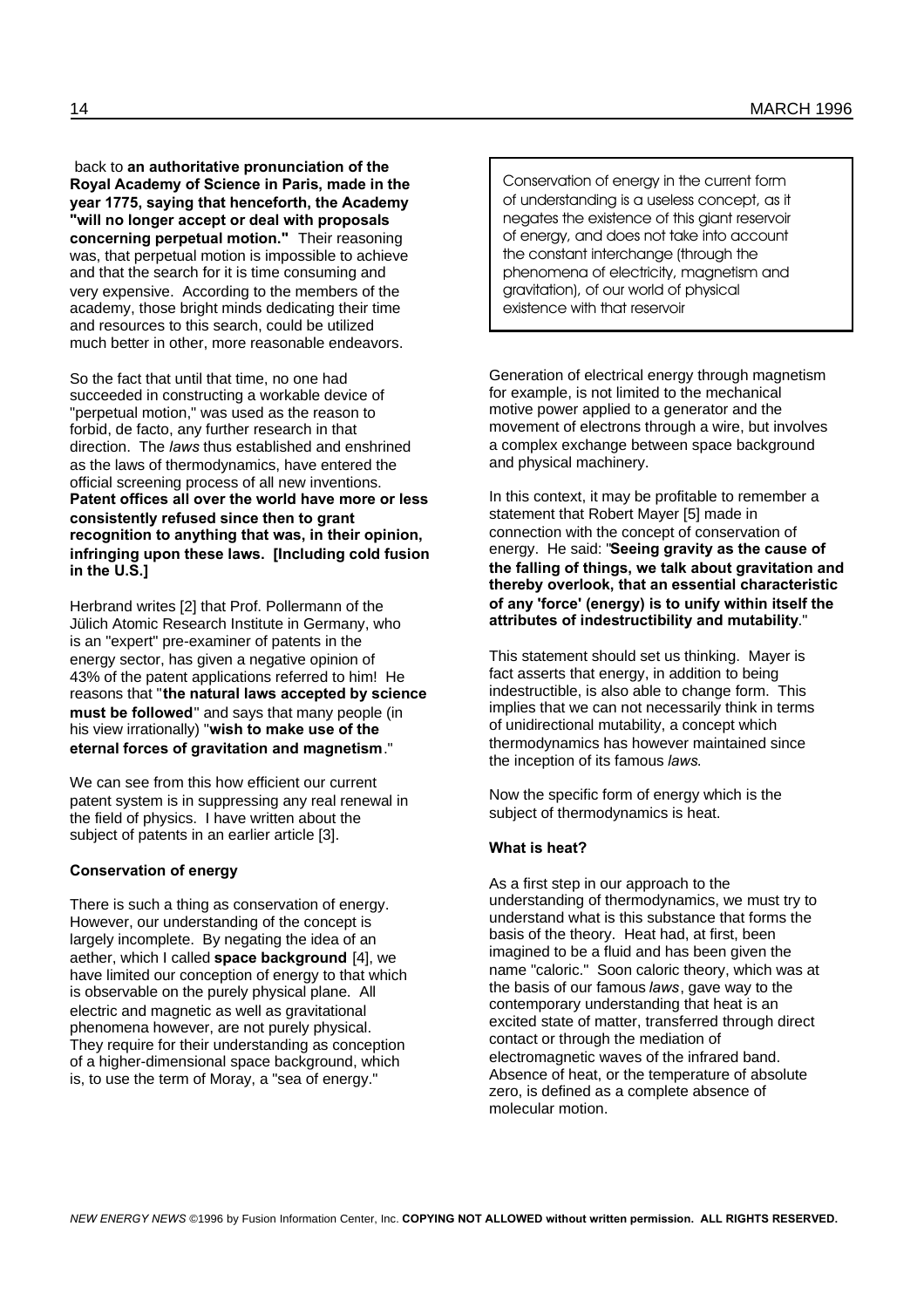We shall, for the time being, accept this concept and add some other thoughts:

- Heat is a property of matter. Without matter, no heat.

- The molecular motion that we call heat is a chaotic, random motion.

- An increase of heat is an increase of randomity in matter. A decrease of heat denotes progressively greater order of molecular alignment.

#### **Two kinds of motion**

In this universe, we have two basic kinds of motion: centrifugal and centripetal.

**Centrifugal motion is outward directed**. It is an expanding, a radiating, explosive motion. It has a tendency to increase the randomity in matter and thereby cause heat.

This is the kind of motion we are accustomed to. It has been used in our technology since the discovery of the fire, and especially since the invention of the steam engine and the consequent industrial revolution. **Our continued and exclusive use of this [centrifugal] motion has given us useful but dangerous machinery, polluting internal combustion engines, radio and microwave technology that has definite negative effects on human, animal and plant life, and, last but not least, the daughter of the atomic bomb, our atomic power plant, which is little more than a steam turbine using a very dangerous source of heat, radioactive uranium.**

We do not have to look far to see the results of this technology: a substantial increase in atmospheric Co $_2$ since the start of the industrial revolution, a crisis of raw materials and energy of gigantic proportions just around the corner, and a situation where it is almost impossible today to find some clean air to breathe or some real fresh, healthy spring water to drink.

#### **Centripetal motion on the other hand is inward**

**directed**. It is a contracting, a gravitative, an implosive kind of motion. It has a tendency to align and de-randomize the particles of matter and cause a decrease in temperature. Centripetal motion is associated with the animating force we call life, which physics in its desire to be *objective* or *scientific*, has steadfastly refused to look at.

Here we have the key to resolving the riddle of thermodynamics. We can see how nature, using both these types of motion in a balanced way, can ever regenerate itself. It simply goes, over and over again, through a whole cycle of

chaos  $\rightarrow$  build-up  $\rightarrow$  decay  $\rightarrow$  chaos,

using the centripetal or vortex motion in the buildup part of the cycle and the radiative, heat generating motion in the decay part.

#### **Entropy**

The idea of entropy, of the constant and irreversible winding down of the universe, was introduced with the second law of thermodynamics.

This law is based on an observation of James Watt's steam machine, which was the only technological utilization of thermal energy available at the time.

Entropy is associated with radiation. It signifies an ever increasing randomity of motion, an expenditure of the "innate energy of a system." According to the current views of thermodynamics, there is no antidote to entropy. Once expended, energy is said to be lost forever in that giant heat sink, which we imagine the vast reaches of the universe to be.

One of the great minds of this century, an outsider to established science, has recognized the folly of this view and coined a term for the antidote. He calls it syntropy. In his book Cosmography, **R. Buckminster Fuller writes [6]: "The reader will discover that the inexorable course of the gradual running down of the energy of the universe - that is, entropy - is only part of the picture. Entropy has a complementary phase, which we designate syntropy."**

We can now assert that syntropy is real, and that it is closely associated with the second kind of motion discussed above, with the centripetal, the vortex motion.

**While radiation is an entropic phenomenon, gravitation is an expression of syntropy.**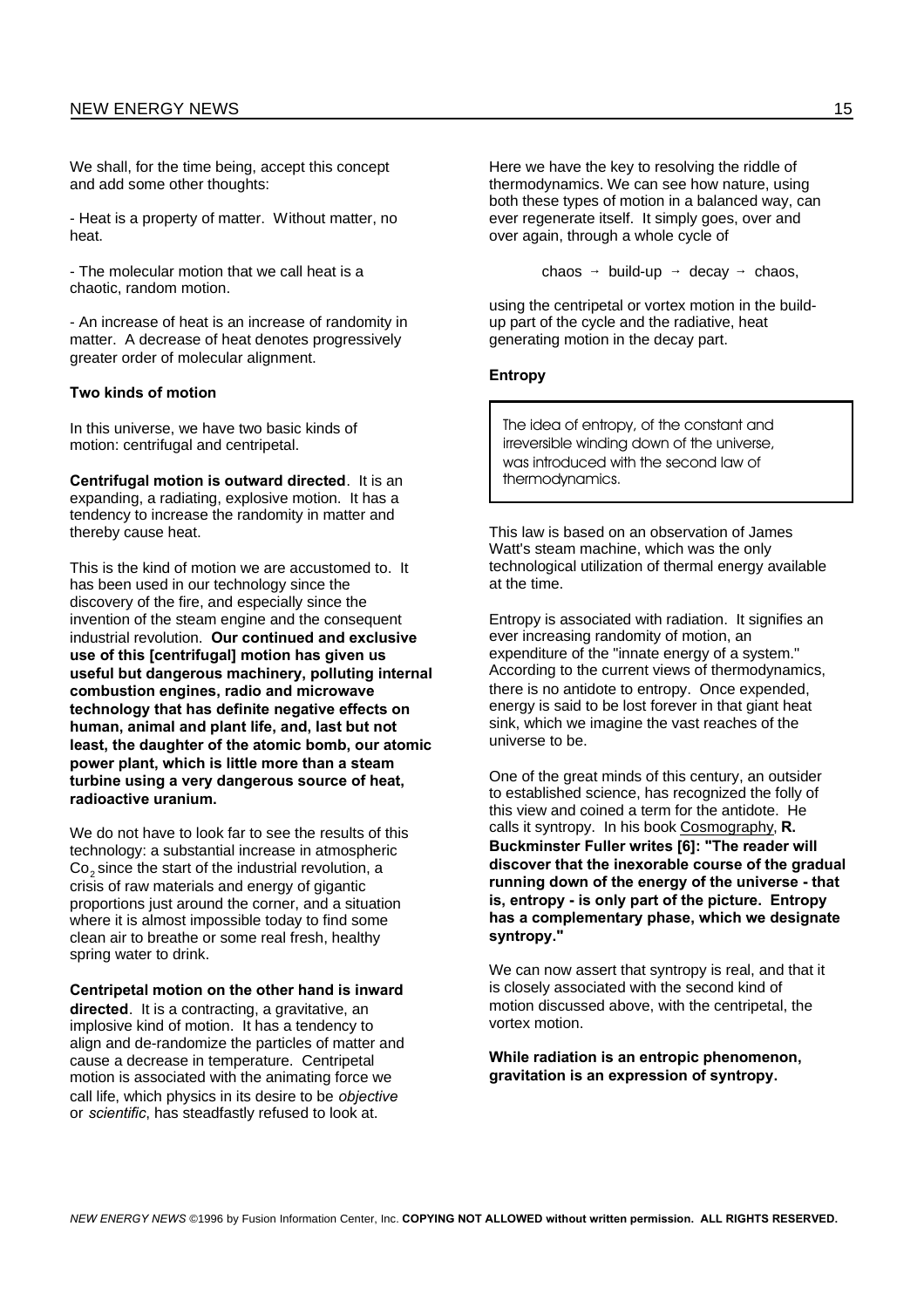#### **Gravitation**

We know much about radiation, but comparatively little is known about its "negative" twin, gravitation. I am using the term gravitation here in a much wider sense than is generally done is physics. Gravitation in this context means an electromagnetic phenomenon associated with a vortex in space background. It is a twin of radiation, only with the vector inversed. Gravitation is a pulling phenomenon, and the effect we are most familiar with is that gravitation keeps us firmly glued to this planet. **But gravitation is more than that. It can manifest itself in just as wide a range of wavelengths as does radiation.**

Gravitation in this extended sense explains, for instance, the phenomenon found in most **free energy** devices, which often show a marked cooling effect on their immediate environment. This is simply radiation in reverse, caused by an independent source of gravitation, a point of attraction, which causes energy to "inflow" towards that point, rather than expanding outwards from it, as we usually observe.

Anti-gravity thereby becomes accessible to engineering. If gravitation is nothing but an inverse radiation, a pulling phenomenon associated with a vortex, **all we need to do in order to obtain levitation or anti-gravity is to establish an independent source of gravitation and orient it in opposition to the gravitation of this planet.** Applications in space propulsion would be comparatively easy to engineer.

How do we establish an independent source of gravitation? We establish, by whatever means available, magnetic, mechanic or otherwise, a strong vortex in the background field of space. There are numerous examples of such occurrences in the tales that surround the field of free energy, that have not been understood so far and therefore were incredulously dismissed as the fantasies of a bunch of loonies.

Maybe we should look at these phenomena again and try to understand them with the new conception we now have of gravity?

#### **The thermodynamic cycle**

The thermodynamic cycle, as currently understood, is a one-way street. It leads from a source of heat (fuel) via combustion to motion, but the heat must be constantly renewed through more fuel, as it is "lost" to the environment in the process.

In an article based on the research of Viktor Schauberger, regarding the functions of vortex motion, Schäffer [7] writes in 1972:

"If the second law (of thermodynamics) does not hold true in the case of vortex motion, one could postulate the following cycle:

Heat  $\rightarrow$  Vortex  $\rightarrow$  Motion  $\rightarrow$  Friction  $\rightarrow$  Heat

Vortices therefore should be able to change heat energy into motive energy. This would necessitate an acceleration of flow and a cooling effect. Both of these can be observed in the case of vortices."

I will not attempt to provide a mathematical description for this circular process, but in the terms used in this article, I want to restate what has been proposed by Schäffer, to put forth a new and radically different thermodynamic circular process:

| Centrifugal motion       |  |  |  |
|--------------------------|--|--|--|
| (expansive, explosive)   |  |  |  |
|                          |  |  |  |
| Radiation                |  |  |  |
|                          |  |  |  |
| Heat increase            |  |  |  |
|                          |  |  |  |
| Centripetal motion       |  |  |  |
| (contractive, implosive) |  |  |  |
|                          |  |  |  |
| Gravitation              |  |  |  |
|                          |  |  |  |
| Heat decrease            |  |  |  |
|                          |  |  |  |
|                          |  |  |  |

This is the natural thermodynamic cycle of this universe.

**Using this cycle, that is, using both the centrifugal and the centripetal part and thus establishing a stable pulsation, it will be possible to engineer new clean forms of motion-producing and energyproducing machinery, that do not depend on fuel such as petrol, coal or gas for their motion. Does that sound like a perpetual motion?**

This does not mean, that the law of conservation of energy is violated.

We have simply extended our conception of this law, to include, besides the immediately visible physical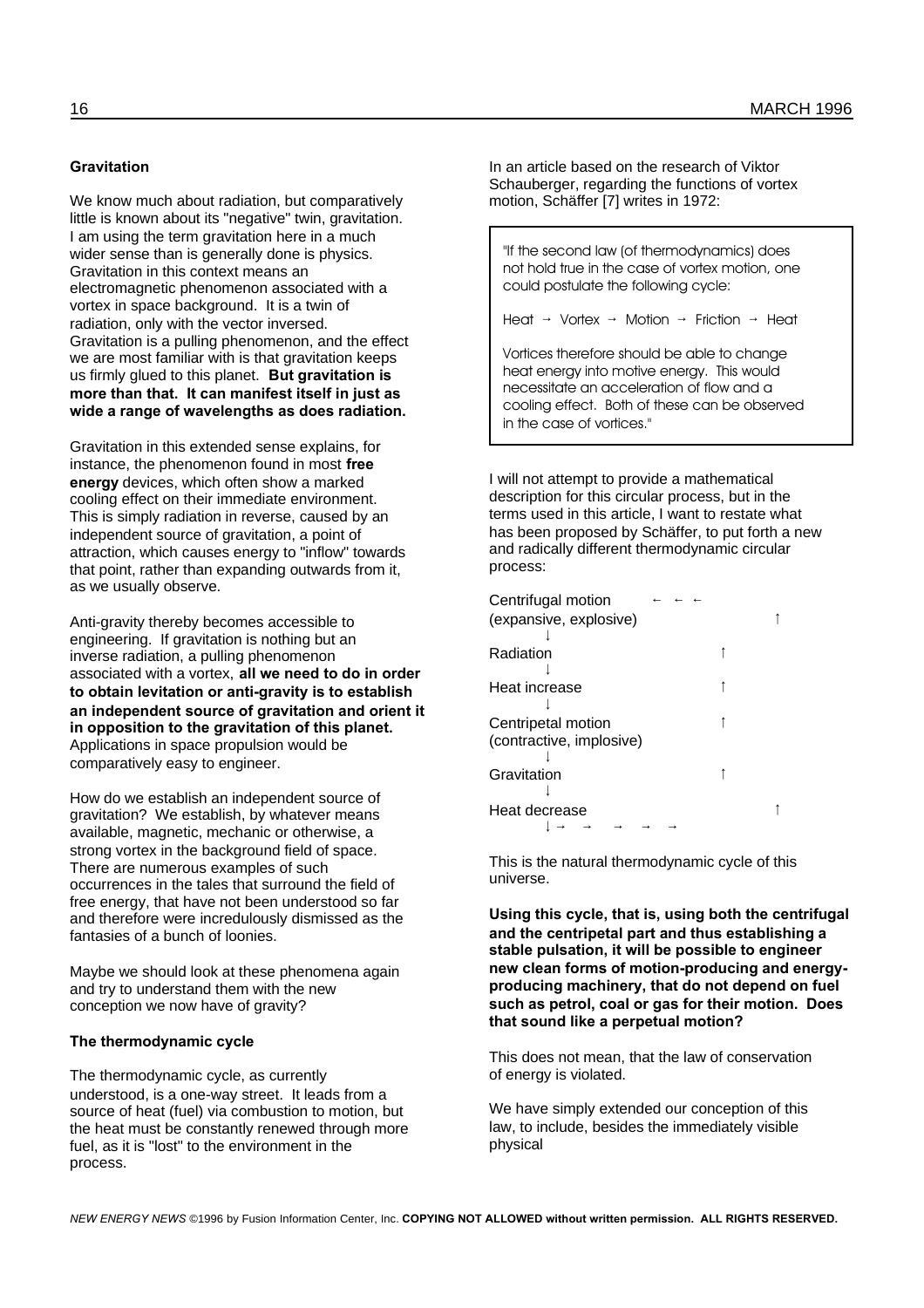#### NEW ENERGY NEWS 2008 17 No. 2009 17 No. 2012 17:30 17:30 17:30 17:30 17:30 17:30 17:30 17:30 17:30 17:30 17:30

universe, also the "sea of energy" which is the higher-dimensional space background.

*We have found a way, in other words, to tap into the very wheelwork of nature and utilize its energies more efficiently.*

At this point, I would like to thank all those inventors who have encountered these phenomena in their research and who, despite a completely inadequate scientific basis, have persisted to make their inventions reality. I would like to acknowledge that their inventions are real. Despite any refusal of patent examiners and despite the usual incredulity they have encountered everywhere.

It should also be said that this article would not have been possible without the immense work Viktor Schauberger has done in observing and describing the mechanics inherent in the vortex motion of water, and without those that have collected and published what was left of Schauberger's writings to keep the flame of this knowledge alive for future generations.

**One last word about thermodynamics: It seems that things went wrong when we were trying to imagine a closed system. That is something achievable only in theory. Because every system existing within this universe is in a constant and continuous exchange with the rest of the universe. And how this universe is made, what it consists of and how it functions, we have not even remotely begun to understand.**

#### **References**

[1] Joachim Kirchhoff, "Perpetuum Mobile and Klima-Katastrophe," in *raum & zeit*, nos. 45 and 45. [2] Ludwig Herbrand, "Erinnerungen eines Entwicklungsingenieurs," page 10, own computer printing by Ludwig Herbrand, D-5144 Wegberg. [3] Josef Hasslberger, "The Inventor and Society," in *raum&seit* (American), No. 4, October 1989. [4] Josef Hasslberger, "Vortex, the natural Movement," in *EXPLORE!* No. 5, Vol 3, 1992. [5] Quoted from a letter of Neise, Theodor Ludwig, published in *raum&zeit*, No. 63, 1993, page 98. [6] R. Buckminster Fuller, Cosmography, page 51, Macmillan Publishing Company, 1992. [7] Bernard Schäffer, "Die Wirbelfunktion als Energiequelle," in *Implosion*, No 43.

#### **AETHERIC HYDROGEN?**

Paul E. Rowe (Mashpee, MA), "Sparks from Grinding and the Aether," *Toth-Maatian Review*, as "Hydrogen From the Ether," vol 12, no 4, July, 1995, pg 5839-43.

#### AUTHOR'S ABSTRACT

When iron or iron allovs are shaped on a grinding wheel, sparks are produced. It is generally accepted that these sparks are due to reaction of the hot, fine metal particles with the oxygen of the air to produce metal oxides, heat and light. This paper will try to show that this is not the case. A more unconventional explanation will be proposed.

The author suggests that the reader test the following observations by shaping a piece of scrap iron or iron containing alloy on a bench grinder, in a darkened area. A piece of blank white paper should be placed under and around the base of the grinder to collect ground particles.

1. The sparks all have and retain the same yellowish white color until they are completely extinguished.

2. Sparks which impinge on the paper very near the grinder do not cause the paper to discolor due to their heat nor do those which travel much further.

3. Sparks, which travel parallel to the paper or higher, retain the same color glow until they suddenly self-extinguish in the air.

4. When one places ones bare hand in the shower of sparks, one is surprised not to feel any warmth, note any discoloration of the skin or detect the odor of burning flesh.

5. Very fine particles accumulate on the paper. The particles are similar in color to the original piece of metal and are strongly attracted to a magnet. The particles are much finer than one would expect based on the apparent width of the spark trails. When the particles are rubbed into the paper, they do not leave a red streak.

Now let us consider what one might expect if the accepted explanation of this phenomenon were correct.

1. The grinding action breaks the piece of metal into fine particles which are quite hot due to the abrasion involved.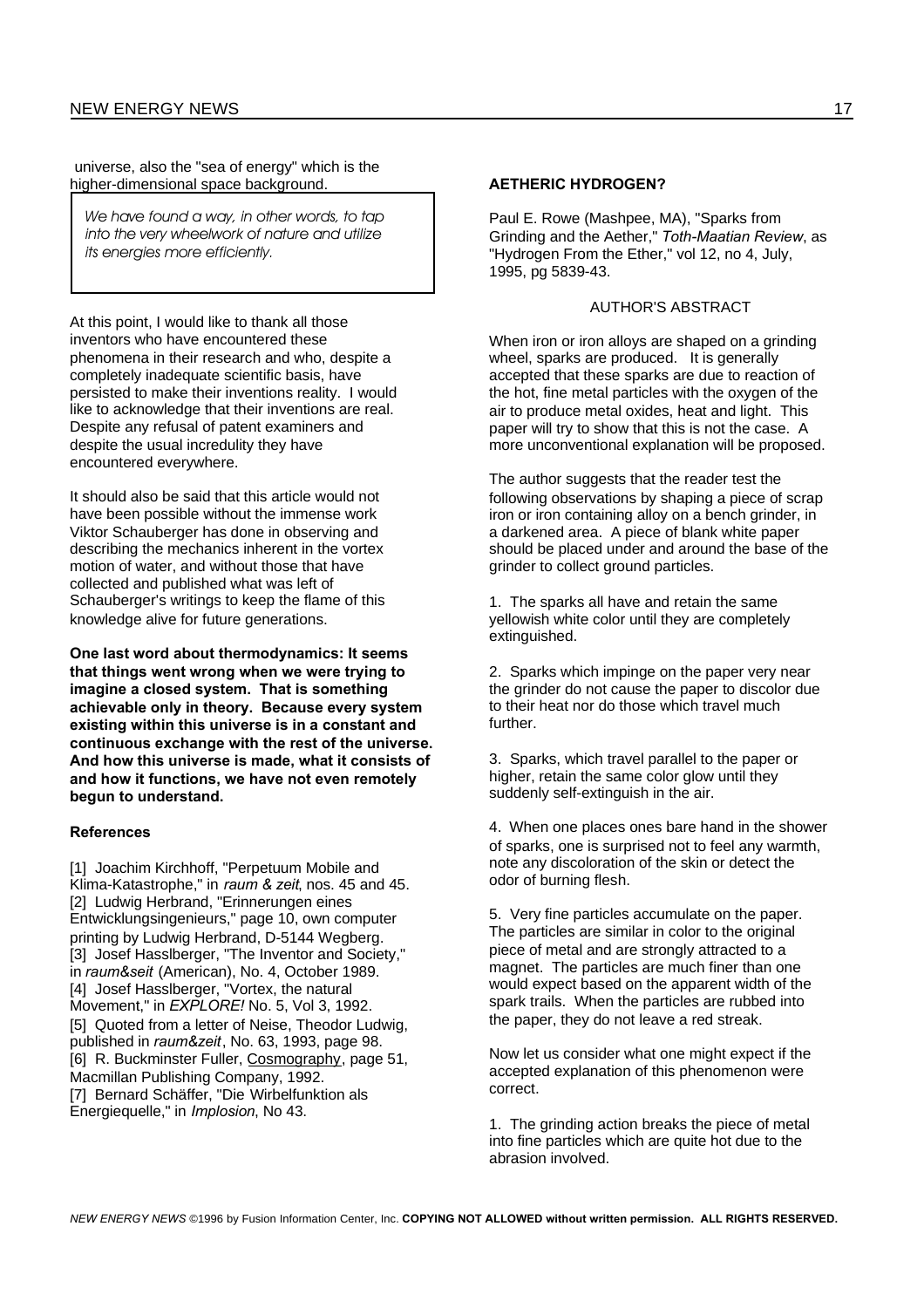2. The hot particles are thrown into the air and react with the oxygen of the air to form an oxide coating on the metal surface. The chemical reaction releases considerable energy which heats the particle to such a temperature that the particle glows. At the temperature where the glow is yellow white, the surface would be completely oxidized to the non-magnetic ferric oxide which is either a red pigment (rouge) or a black solid which produces a red streak, when rubbed on white paper. Indeed, this is a test mineralologists employ to test for ferric oxide. The magnetic Fe3O<sup>4</sup> oxidizes to red ferric oxide when heated to yellow white heat in air.

3. Particles which impinge on the paper close to the grinding wheel are quite hot and should discolor the paper.

4. One expects to feel discomfort when his hand is placed in the stream of sparks in the vicinity of the wheel. One might also expect dots of discoloration on his skin and the distinctive odor of burning flesh.

5. Sparks which self-extinguish in air should lose temperature relatively gradually and the color of the spark should change from yellow to orange to red as the spark travels away from the wheel.

6. The particles which fall on the paper should be ferric oxide which is non-magnetic or metal particles coated with ferric oxide. The particle should produce a red streak when rubbed on the paper as pointed out above.

The great discrepancy between what is expected and what is observed suggests that the accepted explanation is incorrect.

This author has written several papers for this Journal [Toth-Maatin Review]. The most pertinent ones were summarized in 1991 [1]. The papers quote many experimenters (some quite well known) who have reported obtaining hydrogen gas in and from vacuum. The papers include descriptions of experiments in which the author produced surprisingly large quantities of hydrogen gas in and from vacuums of 0.020 to 5 torr. (in electrical discharges and, also, in the presence of glowing metals). **The article suggests that the hydrogen is produced from a matrix of protons and electrons which fills the universe (the Aether)**.

The author proposes the following mechanism in an attempt to explain sparks obtained in grinding iron-containing metals:

1. The grinding operation produces fine, hot metal particles which fly through the air.

2. **A small portion of the Aether at the surface of the hot particles is converted into extremely reactive monatomic hydrogen which quickly reacts with air. The overall reaction results in the formation of water and the evolution of light from the area of the reaction.**

3. **The conversion of Aether particles into hydrogen requires energy which is removed from and, therefore, cools the metal particle**. At some point the particle becomes too cool to cause the conversion of Aether into hydrogen and the glow stops.

4. The glow is not on the metal particle surface which becomes cooler and cooler as the particle travels through the air. The glow is due to the chemical reaction taking place in the gas in close proximity to the particle. The color of the glow is characteristic of that chemical reaction and remains the same as long as the reaction is taking place.

5. The gas has a negligible heat capacity compared to the metal particle. Even though the temperature of the spark is quite high, the total energy is quite low. If one flicks his finger through the flame of a gas range and then onto the much cooler red-hot coil of an electric range, he will appreciate this effect.

#### Reference:

[1] P.E. Rowe, *Toth-Maatian Review*, vol 10, 1991, pp 4981-4990.

[Note that for Einstein's General Theory of Relativity the empty aether has to be characterized with a dielectric constant and permeability. Even Einstein coundn't work with an empty aether. -- Ed.]

**TORNADOES AND TINY PLASMOID PHENOMENA** Edward Lewis (Chicago, Illinois)

It seems to me that tornadoes and ball lightning are the same kind of phenomena [1,2], and as I have described in other articles [3], discharge and electrolysis apparatus, such as those used by Ken Shoulders or Matsumoto, produce small, micrometer sized or smaller or larger ball lightning-like phenomena that may also be called plasmoids [4,5], such as those produced by Bostick and Nardi which left marks similar to those that Matsumoto and K. Shoulders have produced, and these plasmoids are a locus [6] of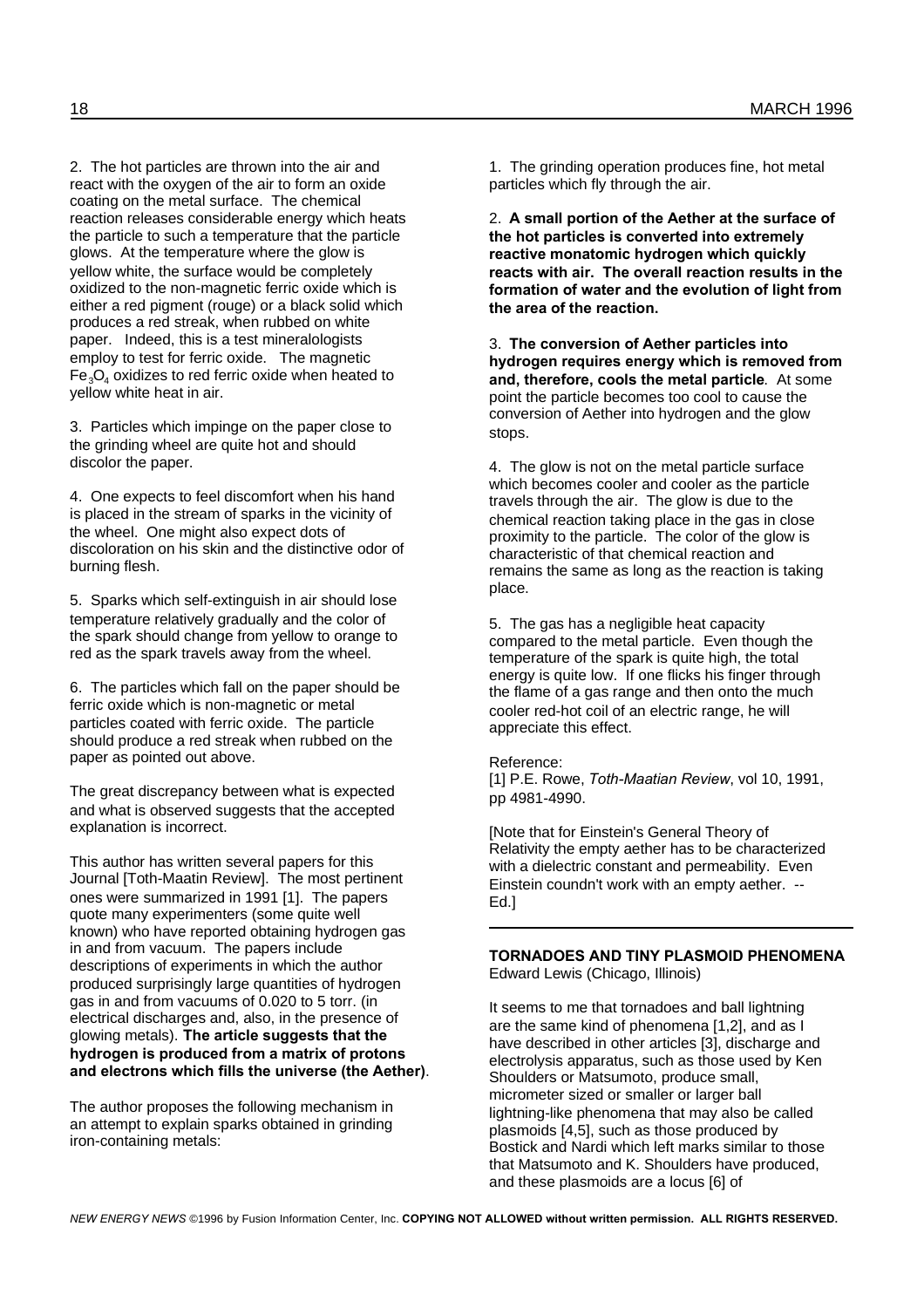excess heat and elemental transmutation and conversion and disappearance of substance, and plasmodial particles that people may report. Tornadoes and ball lightning may be quite energetic, and radiate much light, and seem to be associated with elemental production. As Ken Shoulders told me [7] and as is apparent from Matsumoto's detailed traces, there is no evidence that ring plasmoids are vortices, and I don't know whether all plasmoids rotate or are vortices, though if there was air vorticity it probably would not show up on emulsions or plastic targets, though some of the traces Matsumoto produced do show features like that of tornadoes.



[Note: There is no definitive, easilyobtained proof that a high-density charge cluster is a vortex of electrons. However, the evidence appears to support the concept that Shoulders' EVs are tiny vortices of highly dynamic

Ken Shoulders' concept of the electrople ctrons where the in a high-density charge cluster. electron motion

develops B & H fields sufficient to provide stability to these charge clusters. --Ed.]

Generally, the similarity of phenomena is evidence of the identity of phenomena; intermediate phenomena are evidence of identity of phenomena, and the interconversion of phenomena is proof of the identity of phenomena. There are several reports of tornadoes that were bright toroidal phenomena, and many reports of air or water vortices associated with smaller spherical, toroidal, and cylindrical ball lightning-like phenomena, and some reports of intermediate phenomena -- glowing and smoking whirlwinds, or bright and hot [8] tornadoes that dried the ground and burned vegetation or scorched forests of trees. There is an instance when a very large, bright ball-lightning phenomena in a thunder cloud seems to have converted to a powerful tornado, and some reports of very large, tens of meters in diameter, ball lightning-like phenomena that have been called gorgons spouting out tornado-like phenomena, and many reports of tornadoes throwing off ball lightning phenomena from around the bottom rim, just as many tornadoes throw out smaller whirlwinds.

According to Dessens [9] who catalogued tornadoes in France, about one-half of the tornadoes that he catalogued were either "furrowed by lightning, or the bottom of the tornado 'vomits' balls of fire, or in short the tornado is luminescent at one place or another."

For an example of a very large luminescent toroidal ball lightning that was like a tornado, the Silverton, Texas "tornado" of May 15, 1957 during which 20 people died was observed by a resident of the town who reported a round light in the form of a ring that was about 40 or 50 feet above the ground and 40 or 50 feet in diameter [10]. He said that the lightning came up from the ground and corkscrewed around to join the ring and went up into the cloud.

Ken Shoulders [11] calls the plasmoids he has produced EVs, and he told me [7] that he thinks Matsumoto is producing EVs, and that the phenomena he and Nardi and Bostick [12] have produced are the same, though he uses much less electricity to make them. I related ball lightning to plasmoids [13] a few years ago, and Matsumoto [14] has accepted my idea that ball lightning phenomena that can be called plasmoids are produced in electrolysis and discharge apparatus and are responsible for the many kinds of anomalous traces he has shown in his many articles in *Fusion Technology*. [see also Fox & Matusmoto letters, *F.Tech.*, vol 24, no 3, Nov. 1993, pp 347-8.]

In a recent article [15], I described several of the major kinds of anomalous traces on nuclear emulsions that Matsumoto set near apparatus that produced "cold fusion" phenomena as plasmoid traces, and I explained what the traces were. As I've also described in other articles [16], plasmoids such as ball lightning and tornadoes may move along a surface such as the ground and leave trails, holes, or furrows. The plasmoids Ken Shoulders produced did so, and Matsumoto has shown pictures of interesting micrometer size trail marks that meander and even backtrack [17] on nuclear emulsions in his articles. Tornadoes are often reported to leave furrows in the ground a few inches or several feet deep that may sometimes be more than a mile long. In several recent manuscripts concerning ball lightning phenomena produced by discharge apparatus, Matsumoto has shown ring traces of the same size combined together in one place [18] that are due to a toroidal or cylindrical plasmoid repeatedly hopping up and down on one spot of an emulsion, just as tornadoes and ball lightning are sometimes reported to hop up and down on the ground, and this is very substantial evidence that the ring traces are due to plasmoids that are like ball lightning. Some of the trail marks he has shown in various articles are obviously due to the moving of a ring plasmoid or a cylindrical plasmoid on a surface.

Perhaps ring plasmoids may combine to form cylindrical plasmoids. Maybe some of the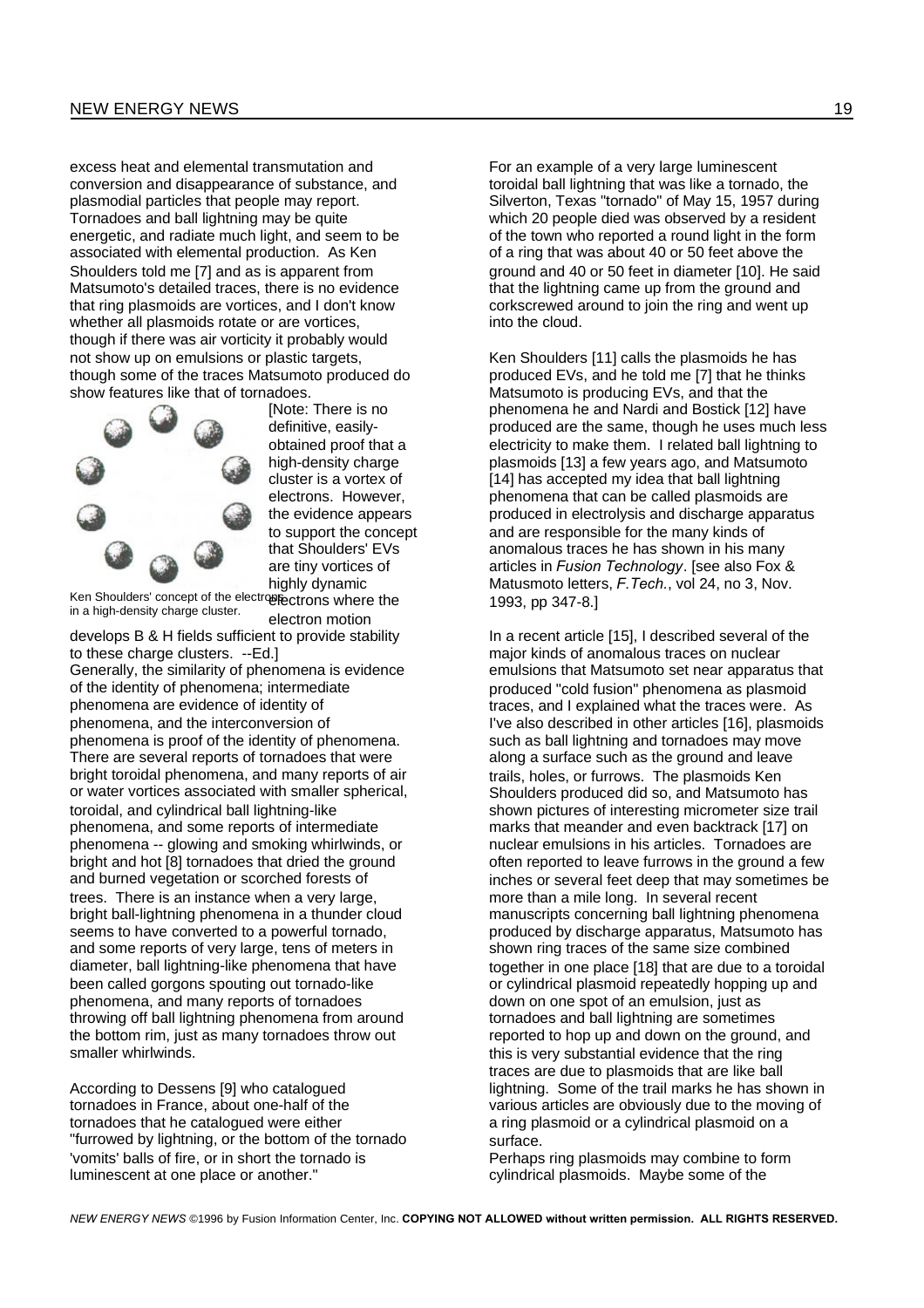plasmoid phenomena that people such as Ken Shoulders and other EV, plasmoid, and ball lightning researchers have thought were string-like, were actually tubular, composed of stacked rings, as was the tornado that a trained weather observer named R. Hall [19] was inside in 1948. He reported that "it looked as if the whole column were composed of rings or layers." In some of the photographs that Matsumoto has shown, there are string-like traces that seem to be banded as if they are traces of stacked rings. Likewise, perhaps many ring plasmoids have hollow rims, though I know of no evidence of this. Many plasmoid ring marks and traces appear to be of discreet beads arranged in a circle. It is commonly known that a tornado or whirlwind may be composed of smaller tornadoes or whirlwinds [20] that are arranged in a circle. In fact, a drawing by K. Shoulders in his patents of a 10 component EV ring looks much like a drawing of a 10 component dust devil ring in the referenced article: the dust devils are similarly spaced in a circle. Tornadoes and plasmoids may have a variable number of parts. However, I would like to see real evidence of rotation or vorticity in tiny plasmoids, and as yet I don't know whether all Ball Lightning phenomena rotate or vortex, or are associated with vorticity.

Evidence for the production of elements in ringshaped, micrometer-sized plasmoid phenomena has been recently reported by Matsumoto [21]. He photographed a ring-shaped phenomena that was about 9.5 micrometers in diameter, and it is opaque and not apparently luminescent. **He reports that "nuclear transmutation" took place in the "ring zone."**

#### References

[1] E. Lewis, "Luminous Tornadoes and Other Plasmoids," *Cold Fusion Times*, vol 1 (no 4), 4 (Winter, 1994).

[2] E. Lewis, "Tornadoes and Ball Lightning," manuscript article submitted to *Fusion Facts*, August 1995.

[3] E. Lewis, "A Proposal for the Performance of Four Kinds of Experiments to Test My Own Hypotheses and a Statement of a Deduction about Phenomena," manuscript article, October 19, 1992.

[4] E. Lewis, "Plasmoid Phenomena," *New Energy News*, 2, No. 12, 9, May 1995.

[5] E. Lewis, "Plasmoids and Cold Fusion," manuscript article, submitted to *"Cold Fusion" Magazine*, September 1994, June 1994, *Fusion Facts*, August 1994, and *Cold Fusion Newsletter*, September 1994.

[6] E. Lewis, "A Description of Phenomena According to My Theory and Experiments to Test It," submitted to *Fusion Technology*, December 1992.

[7] K. Shoulders, telephone conversation, February 8, 1994.

[8] B Vonnegut and J. Wever, "Luminous Phenomena in Nocturnal Tornadoes," *Science*, 153, 1213 (Sept. 9, 1996)

[9] J. Dessens, *J. Rech. Atmos.*, 2, 91, 1965. [10] B. Vonnegut and C. Moore, "Giant Electrical Storms," in L.G. Smith, ed., *Recent Advances in Atmospheric Electricity, Proceedings of the Second Conference on Atmospheric Electricity*, Portsmouth, New Hampshire, May 20-23, 1958.

[11] K. Shoulders, "Energy Conversion Using High Charge Density," Patent Number 5,123,039. [12] V. Nardi, W. Bostick, J. Feugeas, and W.

Prior, "Internal Structure of Electron-beam Filaments," *Physical Review A*, 22, no 5, 2211 (November 1980).

[13] W. Bostick, "Plasmoids," *Scientific American*, 197, 87, (October 1957).

[14] T. Matsumoto, Letter July 14, 1994. [15] E. Lewis, "Some Important Kinds of Plasmoid Traces Produced by "Cold Fusion" Apparatus," *Fusion Facts*, vol 6, no 8, pg 16, February 1994. [16] E. Lewis, "Plasmoid Phenomena and Cold Fusion," submitted to *Fusion Technology*, June 1995, and *Cold Fusion Newsletter*, Nov. or Dec. 1995.

[17] T. Matsumoto, "Searching for Tiny Black Holes During Cold Fusion," *Fusion Technology*, 22, 281, Sept. 1992.

[18] T. Matsumoto, "Observation of Tiny Ball Lightning During Electrical Discharge in Water," submitted to *Fusion Technology*, Jan. 23, 1994. [19] R. Hall, "Inside a Texas Tornado," *Weatherwise*, 4, no 3, 54, June 1951. [20] R. Peterson, "In Pursuit of Dust Devils," *Weatherwise*, 29, no 4, 184, Aug. 1976. [21] T. Matsumoto, "Artificial Ball-lightning -- Photographs of Cold Fusion," manuscript dated Jan. 17, 1995 presented at the ICCF-5, April 9-13, 1995, Monte-Carlo, Monaco.

#### **ANOTHER POINT OF VIEW?**

Tirade Against the Mental Menace of Mythical ZPF: By Deep Physics

Author's Note: ZPF is a very valuable short-cut in some important tricky calculations, but it is not real-world physics.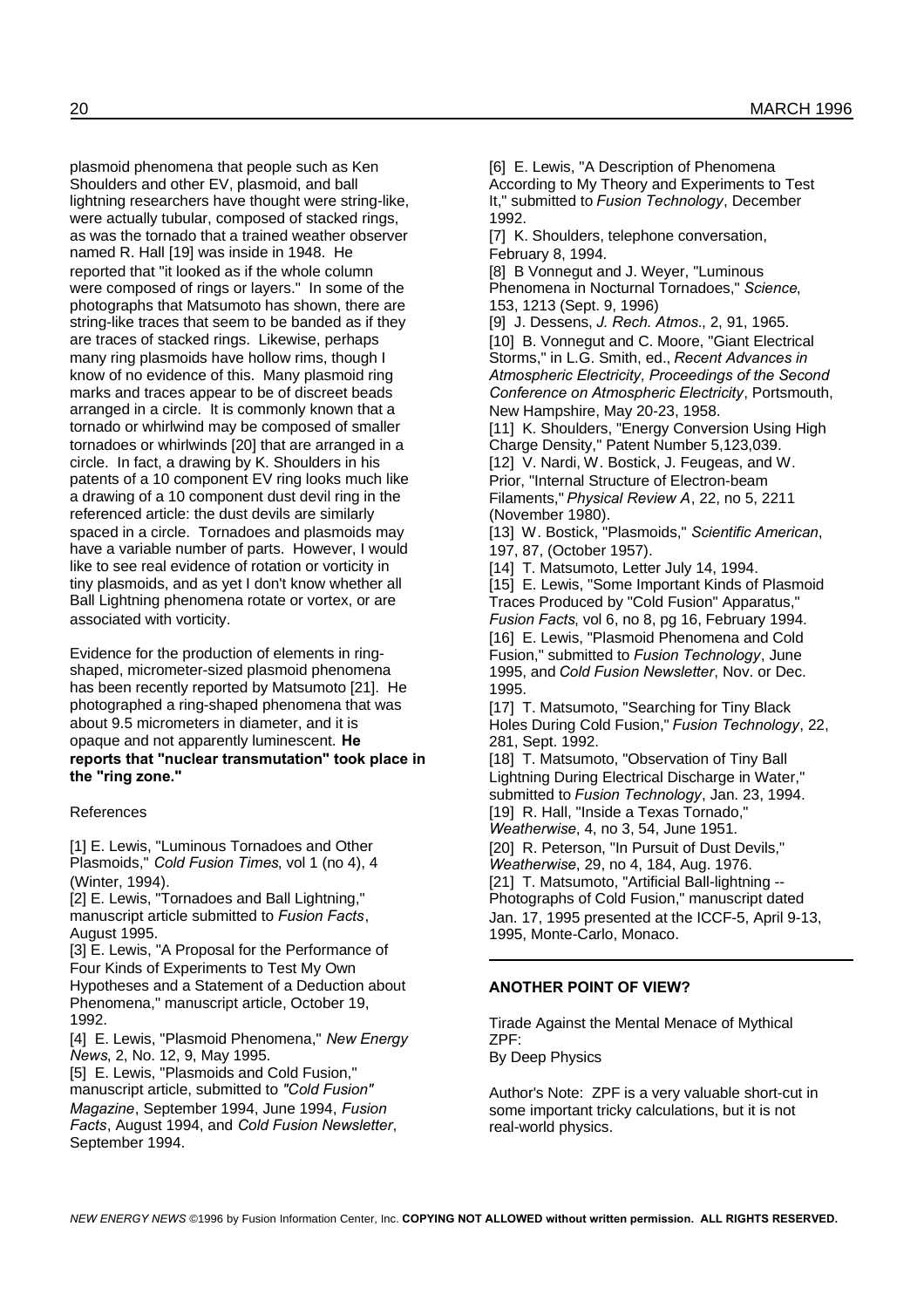X-ray imaging is only possible due to differential (i.e. non-zero) scattering and absorption -- which at very high intensities and over long times, ultimately destroys tissues. To support the concept that the zero-point fluctuations (ZPF) just so happens to have such a perfect stochastic balance that life evolved in an energy field as intense (at the midrange) as the beam of a continuously running gamma-ray laser (but with miraculously perfectly randomized phase) is a little far fetched. Any stochastic radiation field strong enough to push protons together in a nucleus would almost certainly have random "Brownian motion" fluctuations strong enough to disintegrate neutrons, among other things.

**Without knowing the absolute total energy level of the universe, and the ratios of kinetic energy of various kinds to the potential energy fields of various kinds, the "zero level" of so-called zero point energy is a misnomer** -- the product of mathematicians who treat complex but essentially cook-book mathematics as physics rather than as a provisional tool for analyzing physics.

Mass density is connected with its reaction to gravity and acceleration. Mass solidity (in atomic matter) is connected with electromagnetic repulsion. There is no reason per se to attribute such (possibly and potentially) derivative mass characteristics (or equivalent energies) directly to the universal potential field. The probably absurd high energy densities attributed to the zero point field may be calculation epiphenomena of superluminal super-conservative super-long-range interactions with all other particles in our galaxy in particular (and all other particles in the universe in general). The net averaged effect would be enormously high frequency damping when integrated over all intermediate secondary (and higher order) interactions over increasing volumes -- which is why inertia acts so incredibly smoothly. ZPF approximates this, but since (to achieve its extreme simplification and hence calculational simplicity) it does all the averaging locally, it ends up calculating extreme fluctuations which then averaged out by whatever electron or atom it supposedly affects, rather than before hand. A series of colliding tidal waves of opposite phase that largely cancel out thousands of miles out at sea (due to mixing caused from intermediate islands) are quite different from a series of such waves continually striking the opposite sides of the good cruise ship Electron with full force while it is tied to the dock of port Atomic.

The bizarre relativisticly-compatible spectrum of ZPF and the not so relativisticly-compatible superhighfrequency cutoff of the ZPF turns out to be the constraints that would be imposed anyway by a finite Euclidean universal volume with neoclassical forces. A finite Euclidean universe is like that inside of a totally black hole which from the inside appears to be a totally reflecting "mirror", conserves total energy, and leads to a more-orless blackbody radiation spectrum. **If Petr Beckman is correct about special and general relativity being wrong, or if the universe is, in fact, Euclidean, or more likely both, then the totally hypothetical power spectrum of ZPF theory cannot be physically correct, except as a useful mathematical shortcut in some types of calculations.**

Super-luminal super-conservative interactions would not be generally useful for sending information at super-luminal rates, since in information theory terms, such interaction channels are extremely broad-band, omnidirectional, and saturated with information about absolute frame-related matter-energy potential field configurations. The upper velocity speed limit on light and potential mass-energy gains at relativistic velocities are, to some extent, probably super-luminal channel saturation side-effects. Thus the universal field may be incredibly active physically and yet be (in rough and sloppy terms) a very tenuous yet perfectly continuous and completely filled medium. **The idea that all physical interactions must ultimately be dominated by extremely-high amplitude superhigh frequency electromagnetic static is best regarded as a reductio ad absurdum (i.e. reduction to the absurd) proof that there must be a fundamental error in contemporary (quantum relativistic) electromagnetic theory (which in violating Newton's third law, is already doomed to eventually be replaced).**

Apart from the **heuristic** simplifications of (otherwise extremely complex) calculations, it is almost certainly a big error to attribute massenergy and radiant-energy characteristics to the aether beyond the actually observed manifestations of such energy. The aether can be super-light, super-rigid, and hence the toughest stuff in the universe -- and that is all the tougher it realistically has to be -- without being some bizarre and immeasurably super-dense or super-energetic stuff.

The aether "simply" needs to be a universal, fully-conservative, electromagnetically-chirallypolarizable potential field.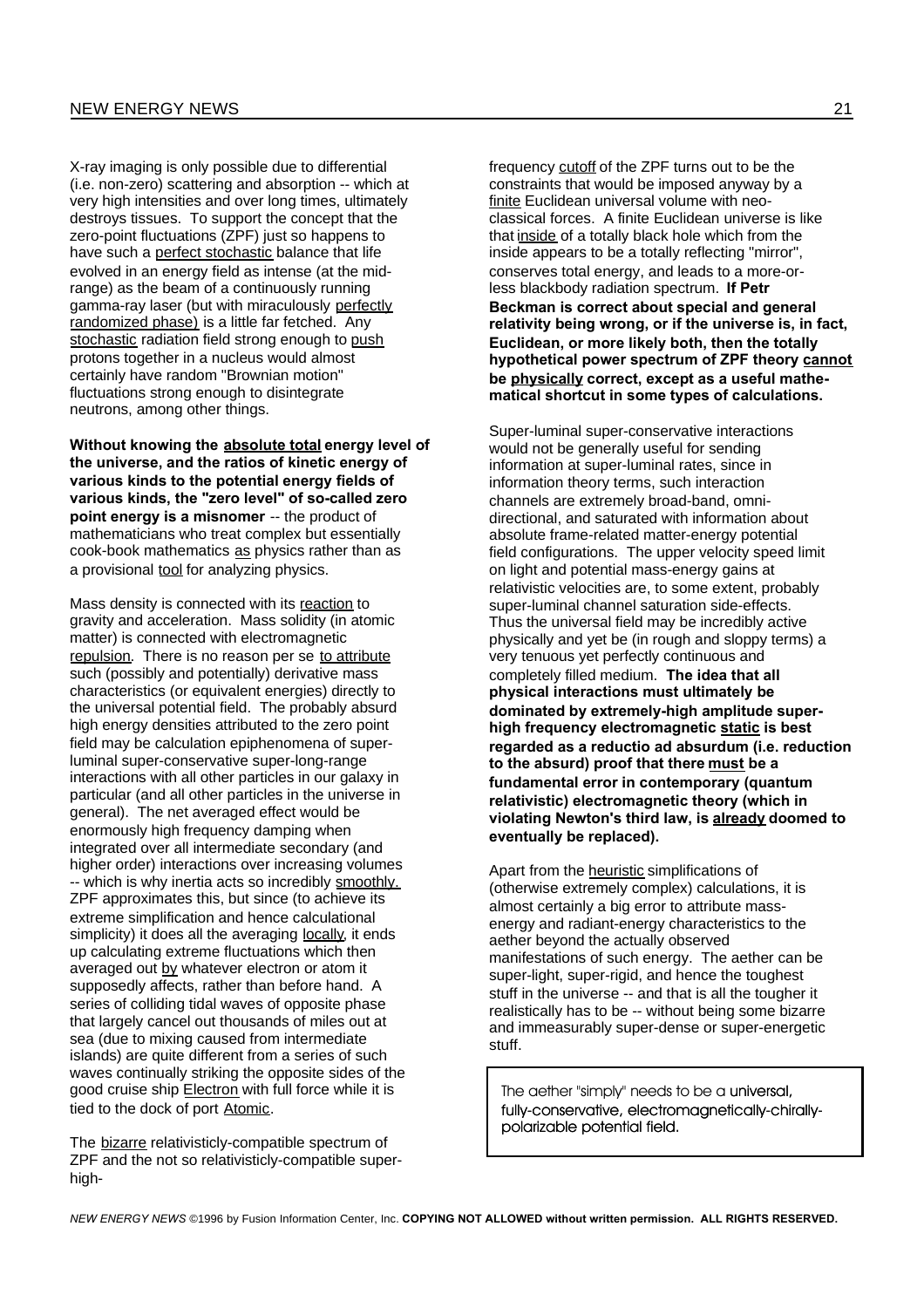Since the total energy (including field and mass equivalence) of the universe is an eternal finite constant, the universal potential field need not itself be saturable to meet the absolute requirement of finite polarization or finite energy levels.

It is very important to not confuse the natures and roles of math and physics if you want to be scientifically realistic, especially when it comes to real-world engineering -- e.g. you can put your finger right through the "center of mass" of a doughnut. Try it -- you can really do it, often on the very first try! If someone gets mass from a doughnut, you can be sure they are not getting it from its central hole just because some official expert theorist says that it is a mathematically certified center of mass and therefore that is where the mass is coming from.

[*Editor's Note: Kenneth Shoulders and this author, a noted perennial student of real-world physics, have recently agreed that the high-density charge cluster may be of enormous importance as a new measurement window on the physical universe and these measurements may lead to important advances in the understanding of physics. It is my considered judgement, that the phenomena of high-density charge clusters will become strong evidence of the existence of an energetic aether and of the ability to tap that energy. -- Hal Fox*]



#### **LETTER FROM J.R.R. SEARL** (summary)

RE: A Proposal for Cleaner Energy and Propulsion in the Future.

A seminar entitled "Alternative Technology" is to be held at Middlesex University, London on 10 March 1996. Searl's innovative propulsion and energy technology will be discussed. The benefits of this technology are increased efficiencies of the use of energy in domestic, industrial, transport, aviation, and space travel applications. The use of this technology brings less pollution, and greater payloads over greater distances than existing technologies.

The Searl Effect Generator is currently under development which increases the efficiency of the utilization of energy. The Inverse Gravity Propulsion System will be developed in Britain from April of this year onward. This system enables aero and space vehicles to be propelled efficiently and more cleanly than at present.

Production of this technology is expected to begin early in 1997, so that by 2001 the resulting products will be readily available and in widespread use.

Other seminars will be held on June 2, and September 1, 1996. For more information please phone or fax: Direct International Science Consortium, Inc. (DISC), London, England, tel: +44 (0) 181 200 0714, Fax: +44 (0) 181 200 5932.

P.S. There will be a model of the 170-foot spacecraft under development on display and it will be part of these meetings. Each meeting will update all present on progress. It is called Starship Explorer, and the program of R&D is called Project Wanderer. You will be hearing much more about it in the future.

DISC webpage: www.servtech.com/public/jasontee/

### **LETTER FROM GARY VESPERMAN**

Courtesy of John Grubb

Your editorial in the February 1996 *New Energy News* led me to reminiscence about my father, Morris A. Vesperman. He was the superintendent of Drummond High School, Drummond, Wisconsin (extreme north woods of Wisconsin). It was a very small school so he sometimes had to teach a class left over after scheduling the teachers.

One year he had to teach my sophomore biology class. I still have a vivid memory of the first day of class when he said that a college professor taught him that the only true way to learn science is to study nature, not books. So for the next couple of weeks, while it was still warm, we went out in the nearby woods where he helped us students find and identify various plant species. Then he passed out the textbooks.

He was the only teacher or college professor who ever taught me that most crucially important scientific research lesson.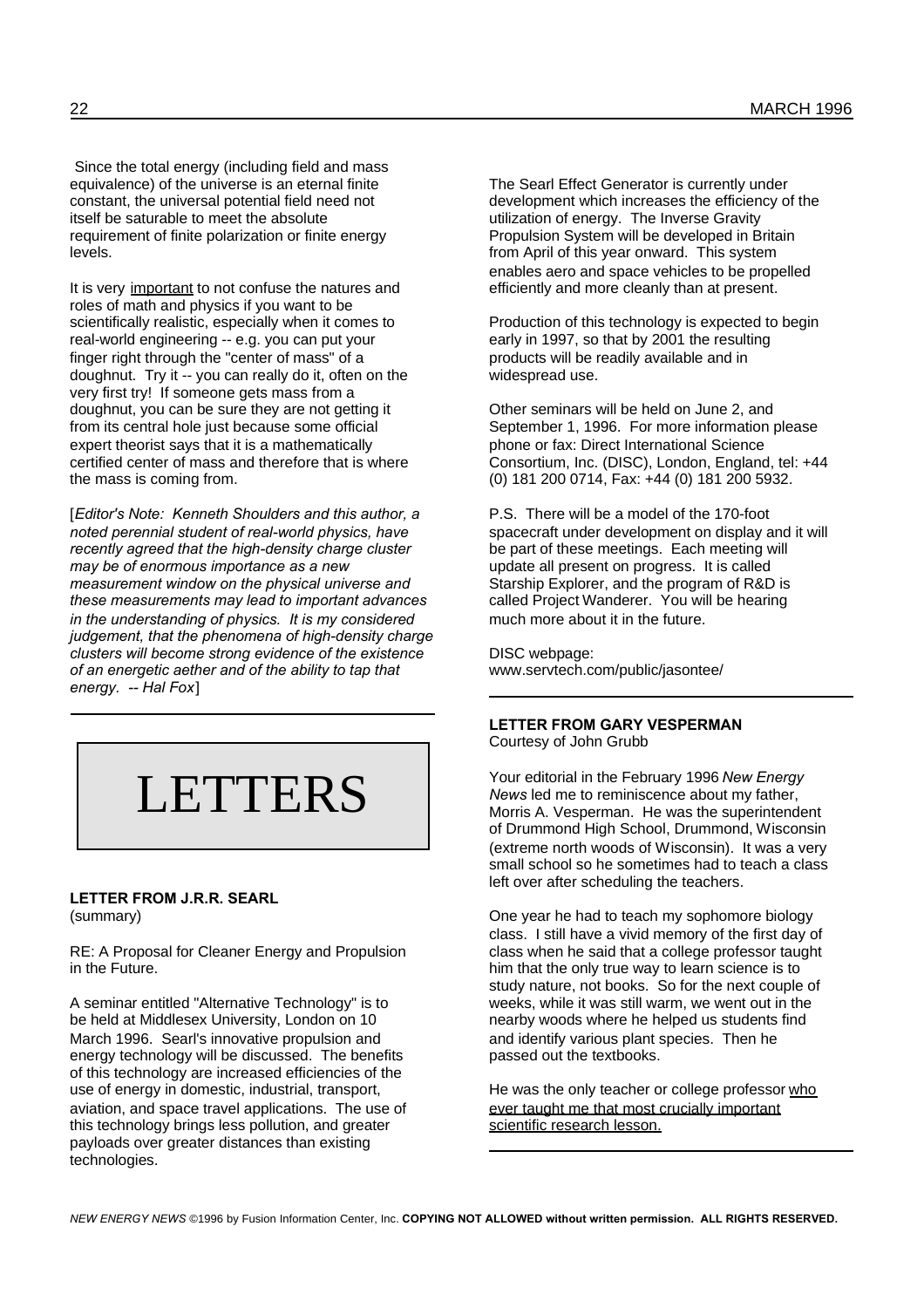#### **LETTER FROM BEN IVERSON**

(P.E., ITAM, Oregon)

The dialog between Gregory Hodowanec and Raymond Nectroux was interesting in what is implied as much as what is said. In one prosaic paragraph RN says quite a lot in *"All the words and files on any computerized nets cannot change that! Increasing the papers and files with inadequate methods and measuring devices leads to an increasing number of ingenious mystified people, seduced by wonderful things.*"

I cannot say it better. One does not better understand matter by studying matter. One must study energy. Further, one does not better understand energy by studying energy. One must understand Music and sound. One does not better understand Music and sound by studying Music. One must study the mathematics which lies behind the music. It seems like a long road to take, but one can travel that road much more rapidly than anticipated, if they have the map, which is laid out here. That is what it means when one says, "The gate is narrow. The path is straight." It is also implied when one says "As above, so below."

The science of science is so deficient that an education from kindergarten through PhD is only the kindergarten of ultimate knowledge. There is so much to relearn and put it all into perspective. There is a very large field of mathematics which is wide open to original research. What I have accomplished, in Quantum Arithmetic, is only an opening. Others are picking up and shall expand it in 1996.

One can almost say that there probably will be no New Energy devices developed from the present course. However, some are more gifted, and through synergy, will be able to produce a machine. "Synergy" is what Nectroux calls "dreamful concepts." That is where our first machines will occur. Those machines have already come to us from Orffyreus, J. Keely, N. Tesla, T. Morray, and even F. Sweet, over the present and past centuries. It is almost assured that it will appear in the same way, before this century ends, through synergy. Quite possibly it will appear in 1996.

Our search is real and the machines are real but not yet realized. There is a partial realization that the energy graphs are not sinusoidal. The mathematics says they are probably elliptical curvatures which also produces square waves, triangular waves, sawtooth waves which science has not encountered.

There are so many shortcomings in conventional science that it is amazing that we have made the progress which has occurred. Conventional science has no basic foundation what-so-ever. It is all theory piled upon theory. Each theory is the result of personal interpretation of "wonderful things." Almost never does theory go back so far as Euclid in mathematics. We have become insolent in our pride. Many theories are often only an attempt to satisfy the ego and greed. These are unwanted parts within our present equation.

The Hodowanec/Nectroux dialog is an important contribution. New Energy is non-linear devices. It is metaphysical, and must be treated as such. However, never has the future seemed so bright.

#### **LETTER FROM JIM BUZONAS**

28 December 1995

Before me I have the book: Nineteenth Century Aether Theories, by Kenneth F. Schaffner (1972) Pergamon Press Ltd. Selected readings in physics contents of this book: Part 1: Introduction: The Functions of the Aether. The Historical Background of the Nineteenth Century Aether Through Young and Fresnel. Aberration from Bradley to Michelson and Morley. The Elastic Solid Aether. The Electromagnetic Aether. Lorentz' Aether and The Electron Theory; The Electrodynamics of Moving Bodies. For Part One references are given for pp. 118-121. Part 2: Collected Papers.

Some books that may be of interest to you are:

Basset, A.B. (1892), A Treatise Physical Optics; Deighton, Bell & Co., Cambridge, MA. Crew, H. (ed.) (1900), The Wave Theory of Light: American Book Co., New York. Hesse, Mary B. (1965), Forces and Fields; Littlefield, Adams & Co., Totowa, New Jersey. Jammer, M. (1961), Concepts of Mass in Classical & Modern Physics, Harvard Univ. Press, Cambridge, MA. Kuhn, T.S. (1962), The Structure of Scientific Revolutions; Univ. of Chicago Press, Chicago, IL. Lindsay, P.B. and Margenan, H. (1957), Foundations of Physics; Dover edition, New York. Preston, T. (1965), Theory of Light, Macmillan, New York.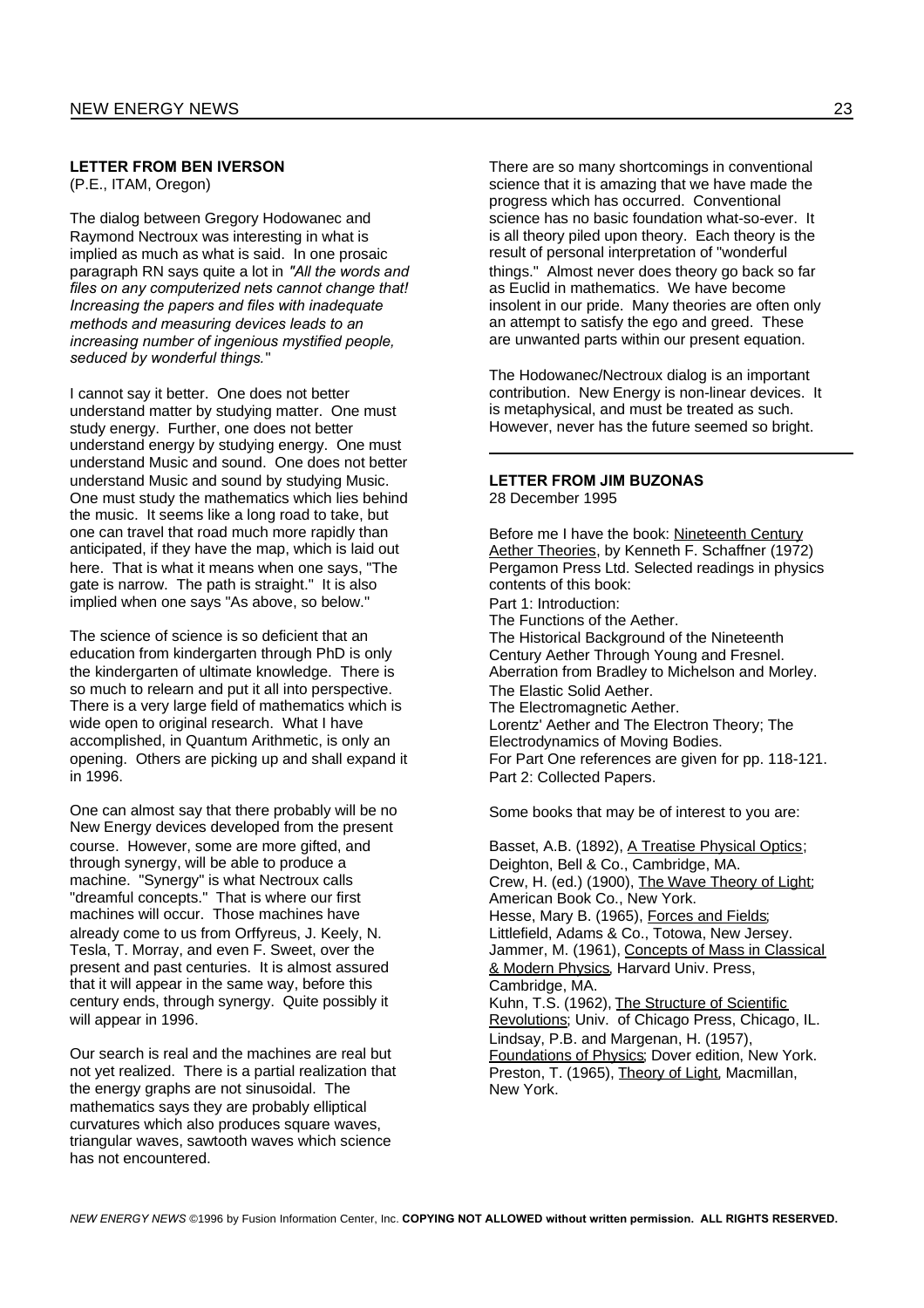Sommerfeld, A. (1933), Electrodynamics; Lectures on Theoretical Physics, vol. III, translation by E.G. Ramberg, based on lectures given in 1933-34. 1964 edition by Academic Press, New York. Sommerfeld, A. (1950), Mechanics of Deformable Bodies, translated by G. Kuerth, Academic Press, New York.

Larmor, J. (1900), Aether and Matter; Cambridge Univ. Press, Cambridge, MA. Swenson, L. (1962), "The Ethereal Aether: A Descriptive History of the Michelson-Morley Aether Drift Experiments", 1880-1930, unpublished Ph.D dissertation, Claremont University. Tricker, R.A.R. (1966), The Contributions of Faraday and Maxwell to Electrical Sciences; Pergamon, Oxford, England. Whittaker, E.T. (1960), A History of The Theories of Aether and Electricity; 2 vols., Harper and Bros., New York. Williams, L.P. (1965), Michael Faraday: A Biography; Basic Books, New York. Oliver Heaviside, Electromagnetic Theory (3 vols.), Electrical Papers (2 vols.). Oleg D. Jefimenko, Causality, Electromagnetic Induction, and Gravitation.

To the readers of *NEN*: you should establish regional New Energy libraries and get yourselves all the education you can.

Fundamentals of Photonics, Saleh and Teid, John Wiley, explains nonlinear optics, 4-wave mixing. It should make Bearden's statements on the pumped phase conjugate mirror [more understandable]. I recommend AIDS: Biological Warfare as a primer and Gravitobiology to be studied thoughtfully.

I got a surprise when I called the National Military Command Center and talked to a few bureaucrats who told me they are not interested in vacuum energy or gravity control. The senior officer's voice said, "I don't know how you got our number, but I think you need to talk to DOE. You should contact them. The military is not interested in what you have to offer."

Hal, I've got: Particle Physics & Introduction to Field Theory by T.D. Lee, Columbia Univ., 2nd edition, Nov. 1982, Harwood Academic Publishers, New York. Look at Chapter 16, "Vacuum As The Source Asymmetry." Chapter 25 looks at the possibility of vacuum engineering. You'll see what Tom Bearden has been driving at.

Quoting Schaffner's book, Nineteenth Century Aether Theories, he speaks of Joseph Larmor in Chapter V, "The Electromagnetic Aether,":

p 91: Joseph Larmor's "Aether and The Electron." Larmor is perhaps not so well known today as the previously cited writers on the electromagnetic aether. Nevertheless, it was Larmor who not only brought the mechanical-electromagnetic aether to its most developed state, but who was also the first person (1897) to incorporate the Lorentz-Fitzgerald contraction within a "general" electromagnetic explanation of Larmor's contributions in this explanation of aberration phenomena.

p 92: Larmor's specific approach was, as he himself acknowledged, identical with that of Fitzgerald's as regards the free aether. He used Fitzgerald's expressions for the potential and kinetic energy of the media which could variously be interpreted in either Maxwell's aether or MacCullagh's generalized aether. Larmor employed the same transformation as Fitzgerald to obtain a relation between the basic quantities of the "two" aethers, identifying electric displacement with aether rotation and magnetic force with aether velocity. The Principle of Least Action was also used to obtain the equations of a disturbance propagated through the aether.



#### **ICCF6**

**Sixth International Conference on Cold Fusion**

will be held 13-18 October 1996 Hotel Apex Toya, Hokkaido, Japan sponsored by New Energy & Industrial Technology Development Organization (NEDO) Tel +81-3-35-08-8901 Fax +81-3-3508-8902 E-mail mac@iae.or.jp

The conference will consist of both oral and poster sessions covering experimental work and theory on the following topics:

Excess Energy Phenomena in  $D_2/M$ etal Systems ■ Correlation Between Excess Energy and Nuclear **Products**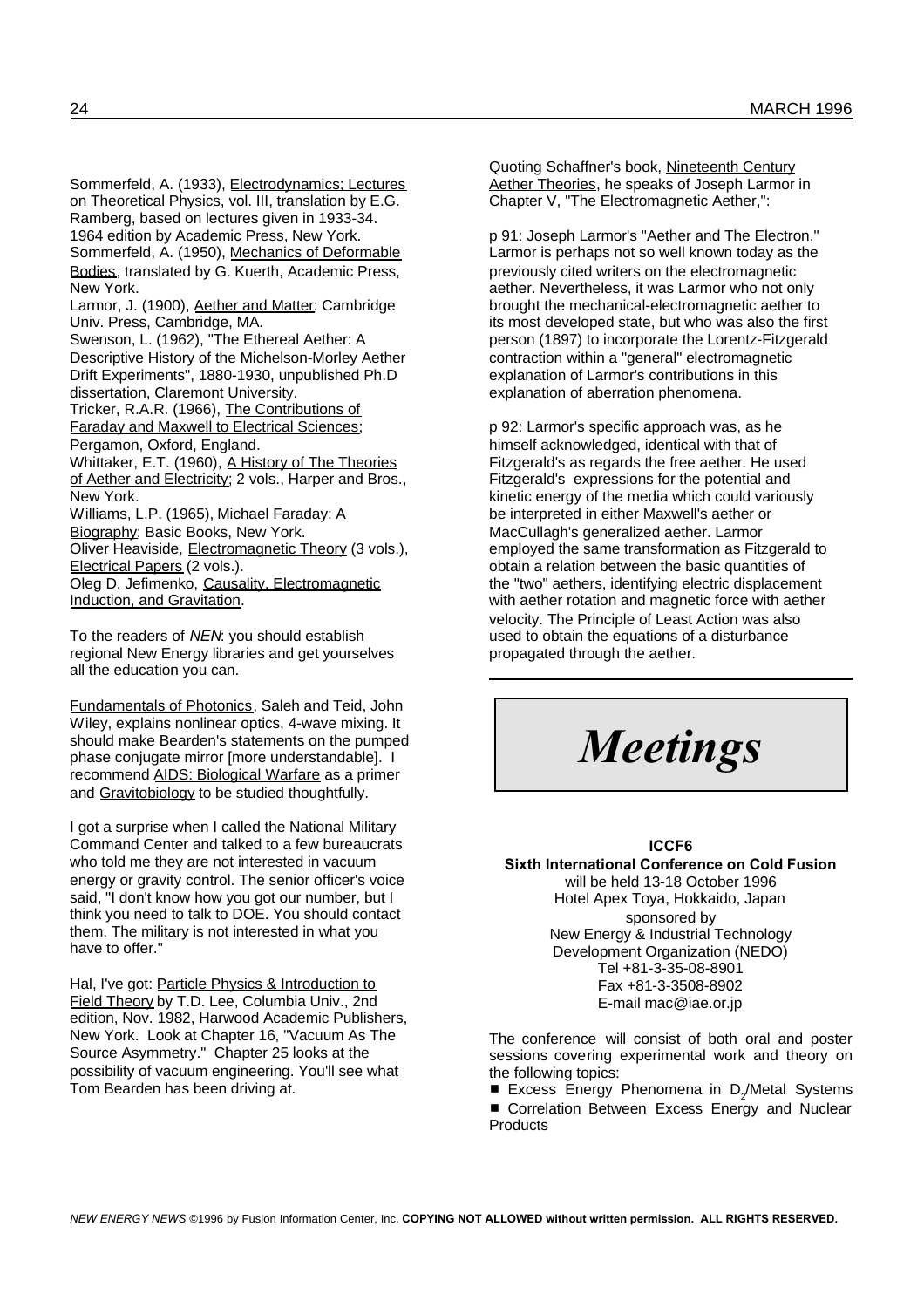■ Nuclear Physics Approaches

■ Material Science Studies

Innovative Approaches (Miscellaneous Phenomena)

**The Deadline for abstracts is May 1996**. More information will be available in the second announcement, issuing in February 1996. Registration fee of ¥40,000 (about \$400) includes a banquet and proceedings. A technical tour to the NHE lab is scheduled, along with other professional and social events.

#### **CALL FOR PAPERS**

International Association of Science and Technology of Development (IASTED) **International Conference on HIGH TECHNOLOGY IN THE POWER INDUSTRY** 4-8 June 1996, Banff, Alberta, Canada

The aim of this conference is to act as a forum for the exchange of information and experience on all aspects of high technology and advances in the power field.

#### Submission of papers

The full manuscript (max. four pages) and three copies are to be received by Feb. 1, 1996, for review by the International Program Committee. Full manuscripts must be in the format specified. (Contact IASTED at (403) 288-1195 or Fax (403) 247-6851, e-mail iasted@istd.cuug.ab.ca for specific paper instructions.) Include a statement in your cover letter confirming that if the paper is accepted, one of the authors will attend the conference to present it and pay the registration fee of \$400 by 1 April 1996. Notification of acceptance will be mailed by March 1, 1996.

#### **INTERNATIONAL SYMPOSIUM ON NEW ENERGY**

#### **An Exploration of "Free Energy" Generators**

**April 25-28, 1996** Denver Hilton South Hotel Denver, Colorado

#### CALL FOR PAPERS AND ABSTRACTS:

Scholarly papers are invited on any topic related to New Energy, and should include one or more of the following: Theories, designs, inventions, and research results. Abstracts of not more than 400 words must be

sent as soon as possible to the address below. Consideration of abstracts cannot be assured if received after March 15, 1996. notified as soon as possible if the paper is accepted for presentation. Copy-ready manuscripts for proceedings are due April 1, 1996.

> SYMPOSIUM ON NEW ENERGY International Association of New Science 1304 S. College Ave. Fort Collins, Co 80524

#### **NEW IDEAS IN NATURAL SCIENCES International Conference St. Petersburg, Russia June 17-22, 1996**

Call for papers. Subjects include: electrogravitation, cold fusion, transmutation of chemical elements, free energy, gyroscopes and antigravity reaction, inertial propulsion drives, control by rate of time, scalar generation and detection, Mobius surface current effects, single-wire power transmission, heat pumps, unipolar (homopolar) generators, and torsion field.

Send the Name of your paper, your name and address, fax, e-mail address and abstract (10-20 lines) to the Fax number: **7-812-2478924.** Abstracts must be received by 1 Feb. 1996. Also, please send a copy of the complete paper (up to 10 pages and 2 figures) by post to: Dr. Anatoly P. Smirnov, P.O. Box 25, 195290, St. Petersburg, Russia. The papers will be printed in a book in English prior to the conference to help international discussion.

Registration fee: US\$ 250 (book and simultaneous interpretation of lectures at conference included). Hotel US\$ 63 per day. Use above Fax and address to request information or to register for conference.

*NEW ENERGY NEWS* ©1996 by Fusion Information Center, Inc. **COPYING NOT ALLOWED without written permission. ALL RIGHTS RESERVED.**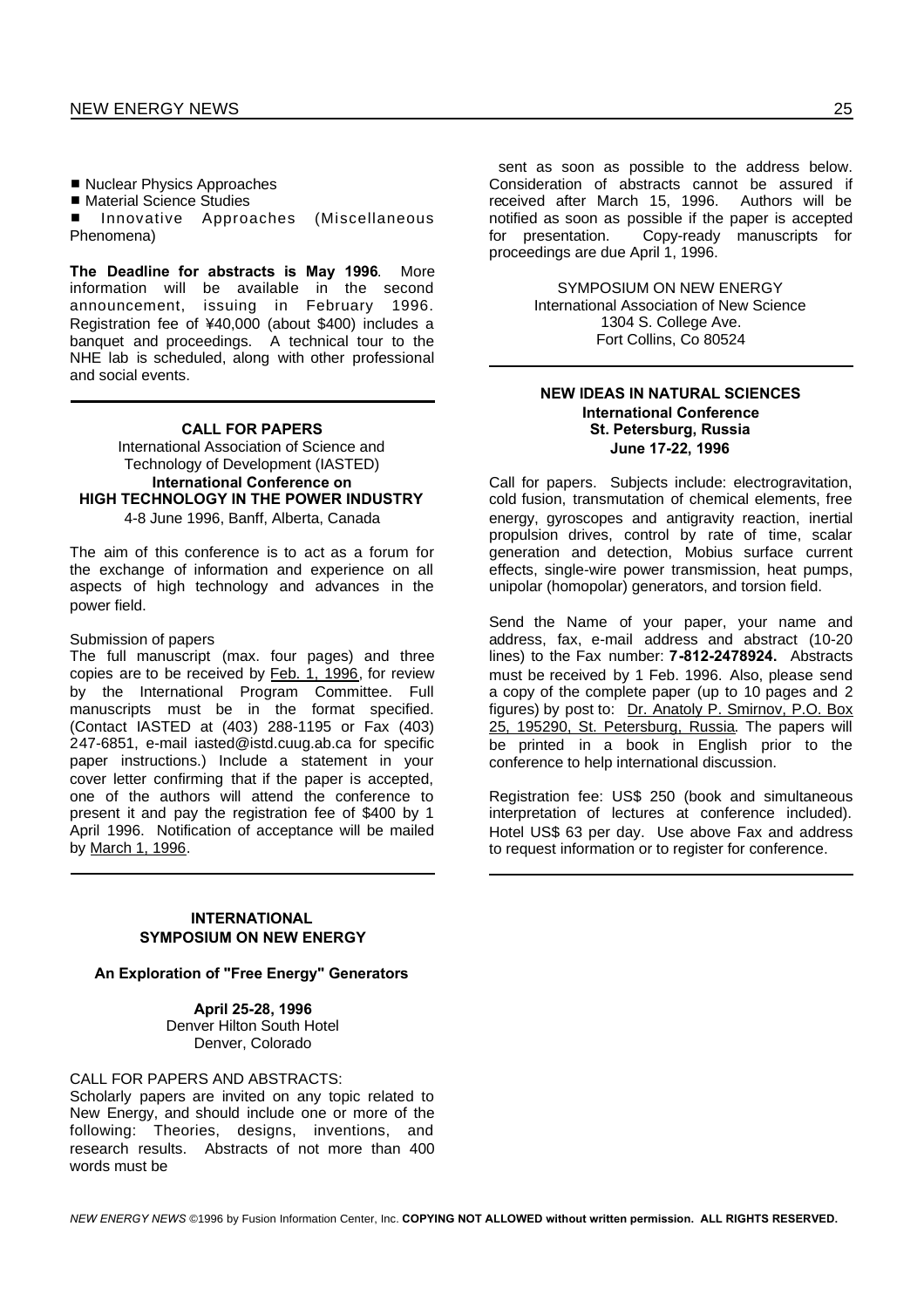## **Commercial Column**

The following companies (listed alphabetically) are commercializing cold fusion or other enhanced energy devices:

#### **COMPANY**: PRODUCT

**American Cold Fusion Engineering and Supply**: Information and troubleshooting for the fusion research and development industry. Sacramento, California. The Sacramento, California. The president, Warren Cooley, can be reached at 916-736-  $0104$ 

**CETI** (Clean Energy Technologies, Inc.): Developers of the Patterson Power Cell™. Dallas, Texas. Voice (214) 458-7620, FAX (214) 458-7690.

**Clustron Sciences Corp.**: New energy research consulting and information. Contact: Ron Brightsen, 703-476-8731.

**ENECO**: Portfolio of intellectual property including over thirty patents issued or pending in cold nuclear fusion and other enhanced energy devices. Salt Lake City, Utah. Contact Fred Jaeger, Voice 801/583-2000, Fax 801/583- 6245.

**E-Quest Sciences:** Exploring The Micro-Fusion<sup>™</sup> process. Seeking qualified research partners for their sonoluminesence program. Contact Russ George, FAX (415) 851-8489.

**Fusion Information Center (FIC)**: Research and development of new energy systems. The world's most complete resource depository for cold fusion research information, as well as other new energy research including zero-point energy; space energy research; electronic, electromagnetic, and mechanical over unity devices and more. We are the publishers for *Fusion Facts, New Energy News*, and *the Journal of New Energy.* Voice 801-583-6232, Fax 801-583-2963.

**Holotec AG**, Clean Energy Technology, contact André Waser, Gen. Mgr., Bireggstrasse 14, CH-6003, Luzern, Switzerland. Phone 011 41-41 /360 4485, or Fax 011 41- 41 /360 4486.

**Hydro Dynamics, Inc**.: Hydrosonic Pump, heat-producing systems using electrical input with thermal efficiencies of 110 to 125 percent. Rome, Georgia. Contact James Griggs, Voice 706/234-4111 Fax 706/234-0702.

**JET Energy Technology, Inc.**: Design and manufacture of -electrode systems, calorimeters, and associated equipment and systems. Consulting regarding radiation, materials, and other scientific and engineering issues. Weston, MA. Contact Dr. Mitchell Swartz, Voice 617/237/3625. Fax 617/237/3625.

**Magnetic Power Inc.**: The Joint Venture partner with Sciex (UK) for Takahashi supermagnets and supermotors in North America. Sebastopol, CA. Contact Mark Goldes, Voice 707/829-9391, Fax 707/829-1002.

**Nova Resources Group, Inc**.: Design and manufacture ETC (Electrolytic Thermal Cell); EG (commercial power cogeneration module); and IE (integrated electrolytic system). Denver, CO. Call Chip Ransford, Phone (303) 433-5582.

**UV Enhanced Ultrasound**: Cold Fusion Principle being used for an ultrasonic water purifier. Hong Kong. FAX (852) 2338-3057.

Note: The Fusion Information Center has been acting as an information source to many of these companies. We expect to augment our international service to provide contacts, information, and business opportunities to companies considering an entry into the enhanced energy market.

#### **INFORMATION SOURCES**

*"Cold Fusion*", monthly newsletter, edited by Wayne Green, 70 Route 202N, Petersborough, NH 03458.

*Cold Fusion Times,* quarterly newsletter published by Dr. Mitchell Swartz, P.O. Box 81135, Wellesley Hills MA 02181. Home Page: http://world.std.com/~mica/cft.html

*Electric Spacecraft Journal*, quarterly, edited by Charles A. Yost, 73 Sunlight Drive, Leicester, NC 28748.

*Fusion Facts* monthly newsletter: Salt Lake City, UT 801/583-6232, also publishes Cold Fusion Impact and Cold Fusion Source Book. Plans on-line database access.

*Fusion Technology,* Journal of the American Nuclear Society publishes journal articles on cold nuclear fusion. 555 N. Kensington Ave., La Grange Park, IL 60525.

*Infinite Energy,* new bi-monthly newsletter edited by Dr. Eugene Mallove (author of **Fire from Ice**), P.O. Box 2816, Concord, NH 03302-2816. Voice: 603-228-4516.

Fax: 603/224/5975 E-mail 76570.2270@compuserve.com

**Institute for New Energy (INE)**, organization to promote and help find funding for new energy research.

Home Page: www.padrak.com/ine/ contains many important scientific papers and current reports on all areas of research.

E-mail: ine@padrak.com Salt Lake City, Utah.

Voice 801/583/6232, Fax 801/583/6232.

*New Energy News* monthly newsletter for INE, highlighting the research and development in the worldwide new energy arena. Edited by Hal Fox.

*Journal of New Energy*, quarterly, presenting papers representing the new areas of energy research, leadingedge ideas in the development of new energy technology, and the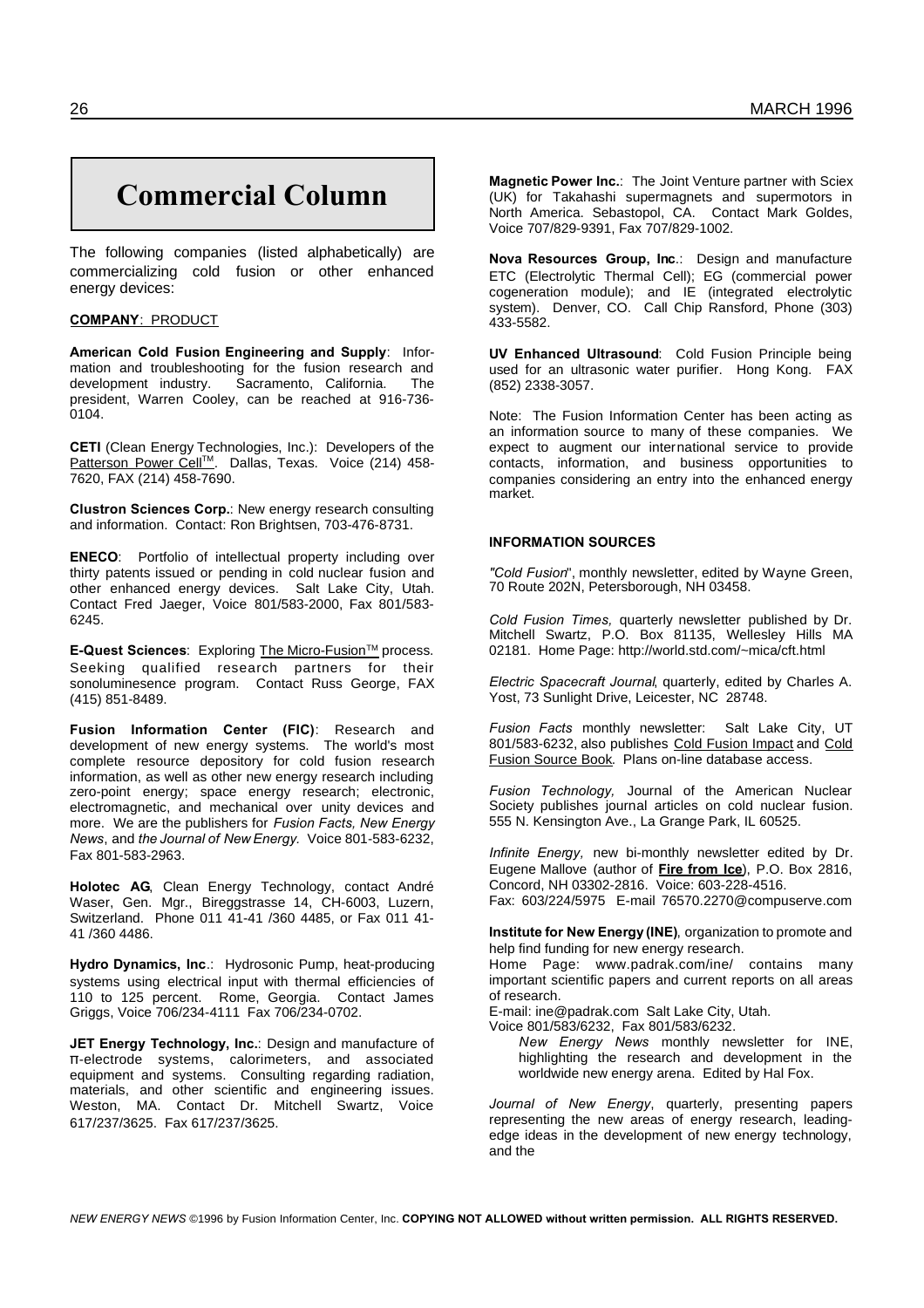theories behind them. Published by the Fusion Information Center, Inc., for the Institute for New Energy.

*Planetary Association for Clean EnergyNewsletter*, quarterly, edited by Dr. Andrew Michrowski. 100 Bronson Ave, # 1001, Ottawa, Ontario K1R 6G8, Canada.

Now available: *Clean Energy Review*, a technical and scientific discussion prepared for the Canadian Environmental Assessment Agency's panel reviewing nuclear fuel wastes disposal. Discusses transmutation as a possible solution for nuclear waste disposal. \$5 U.S. and Canadian, \$7.50 other countries.

*Space Energy Journal*, edited by Jim Kettner & Don Kelly, P.O. Box 11422, Clearwater, FL 34616.

*21st Century Science & Technology*, P.O. Box 16285, Washington, D.C., 20041. developments.

The above list of commercial and information sources will be growing. New listings will be added as information is received. Send information to *FF*, P.O. Box 58639, Salt Lake City, UT, 84158.